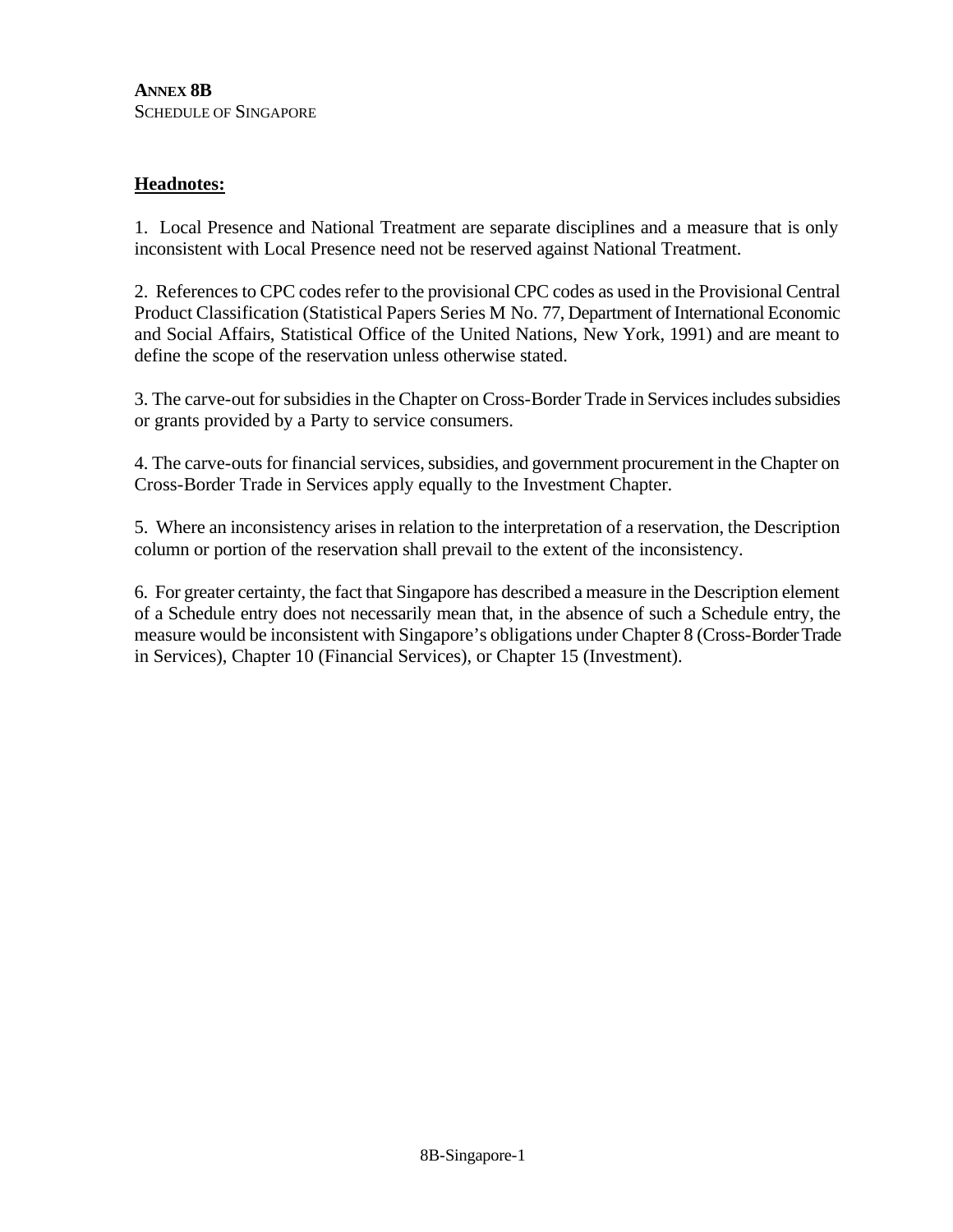## SINGAPORE'S SCHEDULE TO ANNEX 8B

| Sector                     |                                                                                                           |
|----------------------------|-----------------------------------------------------------------------------------------------------------|
| Sub-sector                 |                                                                                                           |
| Industry<br>Classification |                                                                                                           |
| Obligations<br>concerned   | <b>National Treatment</b><br>Market Access<br>Local Presence<br>Senior Management and Boards of Directors |
| Level of<br>Government     | Central                                                                                                   |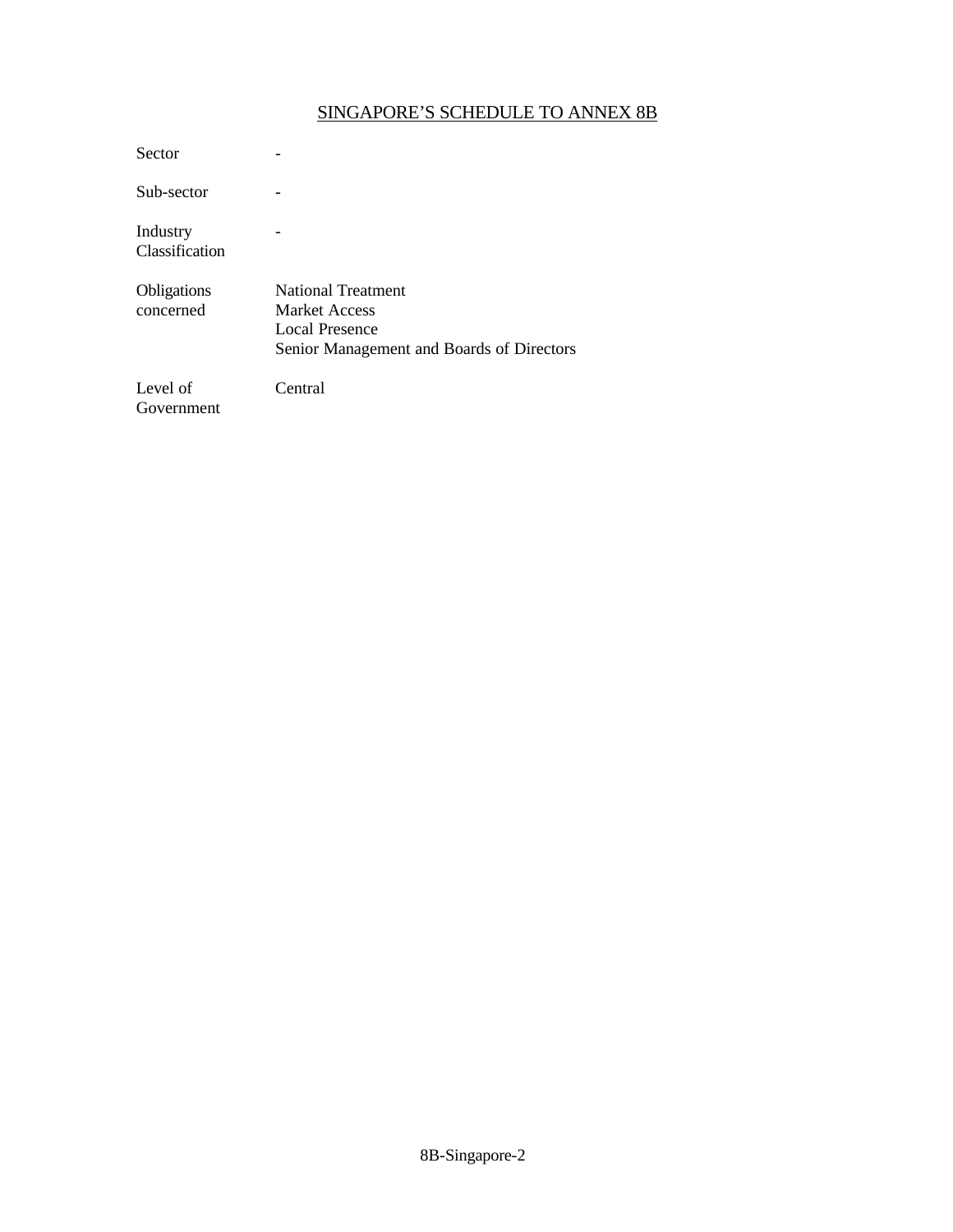## Devolution of Services Provided in the Exercise of Governmental Authority

1. Singapore reserves the right to adopt and maintain the following measures solely as part of the act of devolving a service, that it is providing in the exercise of governmental authority\* at the time the Agreement enters into force:

- (a) restricting the number of service suppliers;
- (b) allowing an enterprise, wholly or majority owned by the Government of Singapore, to be the sole service supplier or one amongst a limited number of service suppliers;
- (c) imposing restrictions on the composition of Senior Management and Board of Directors;
- (d) requiring local presence; and
- (e) specifying the juridical form of the service supplier(s).

2. To the extent possible, Singapore shall inform the United States of a service that it is providing in the exercise of governmental authority that it intends to devolve. Singapore shall maintain information demonstrating that any service that it devolves was being provided in the exercise of governmental authority as of the date this Agreement enters into force, and upon request, provide this information to the United States prior to devolving any such service.

3. Where devolution is accompanied by a sale of shares or assets to any person, such sale shall be conducted in a manner that does not deny U.S. investors national treatment. For clarity, a sale of shares or assets does not occur when the Government of Singapore wholly owns the shares and assets of an enterprise and then transfers, for a consideration, these shares and assets to a government holding company that it wholly owns.

4. Once any competition is allowed in a devolved service, it shall be permitted on a non-discriminatory basis and no preferential treatment shall be provided to the newly corporatized enterprise except as provided in paragraph 1.

Devolving a service means allowing an enterprise, wholly or majority-owned by the Government of Singapore and organized under the laws of Singapore, to take over and supply on a commercial basis, services that were provided in the exercise of governmental authority as of the date this Agreement enters into force.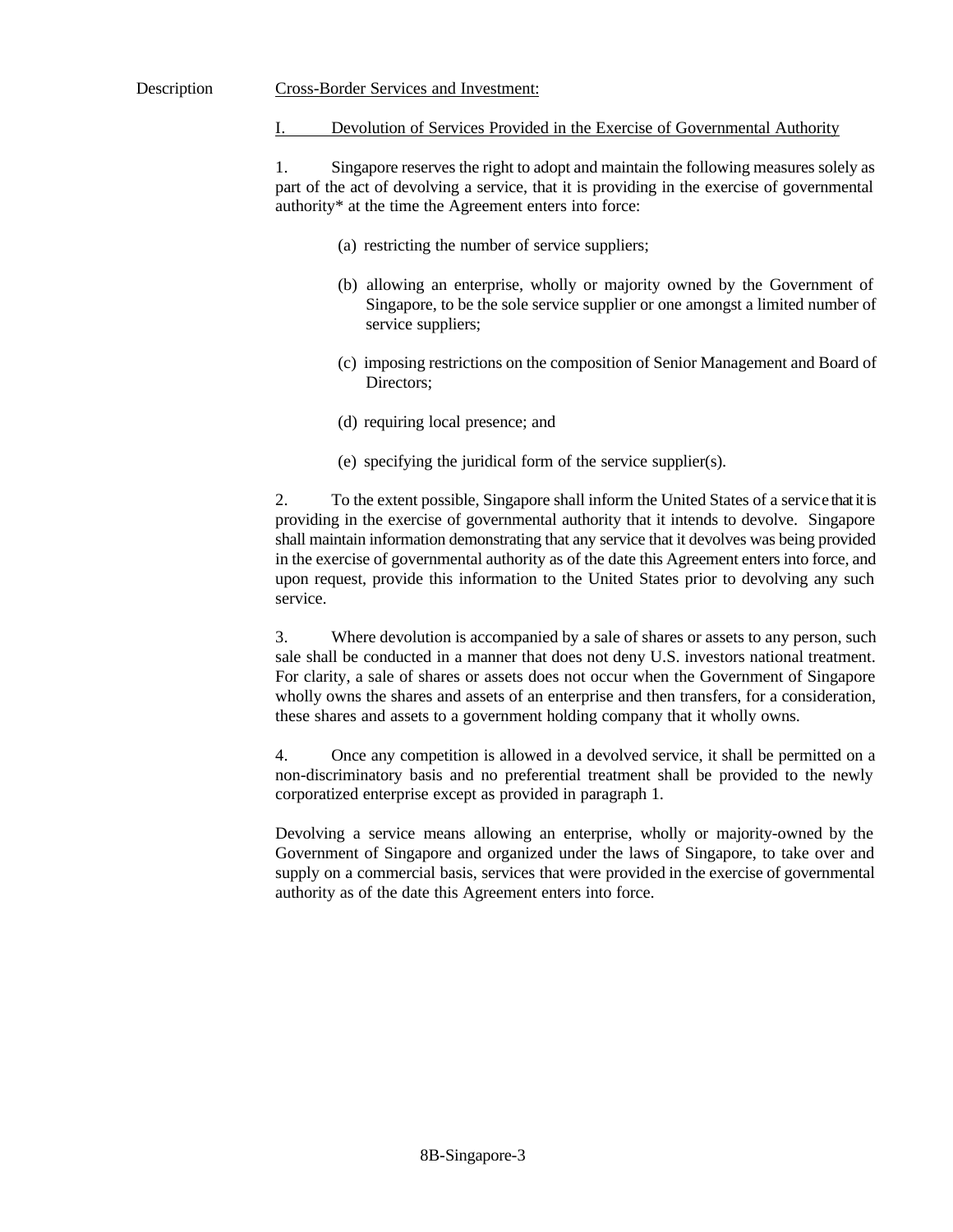If pursuant to Section I. of this reservation, Singapore has devolved a service to an enterprise that it wholly-owns and was organized under the laws of Singapore, and where justified by public health, welfare, safety concerns, or to safeguard the viability of critical economic infrastructure, Singapore reserves the right to adopt and maintain the following measures regarding the sale of any shares in that enterprise or any assets of that enterprise to any person:

## II. Divestment of Government Ownership Interests After Devolution

- (a) foreign ownership limitation: limit foreign ownership to no greater than 49 % of the shares of the enterprise
- (b) single share ownership limitation: impose non-discriminatory single-share ownership limits on private investors of 5 % or more of the share of the enterprise.
- (c) preferential shareholder rights: reserve preferential shareholder rights for itself.
- (d) senior management and board of directors restrictions: impose restrictions on the composition of senior management and board of directors, provided that foreign investors are allowed to have representation on the board of directors that recognizes their ownership levels relative to other shareholders.

\*A service supplied in the exercise of governmental authority means any service which is supplied neither on a commercial basis, nor in competition with one or more service suppliers.

Existing Measures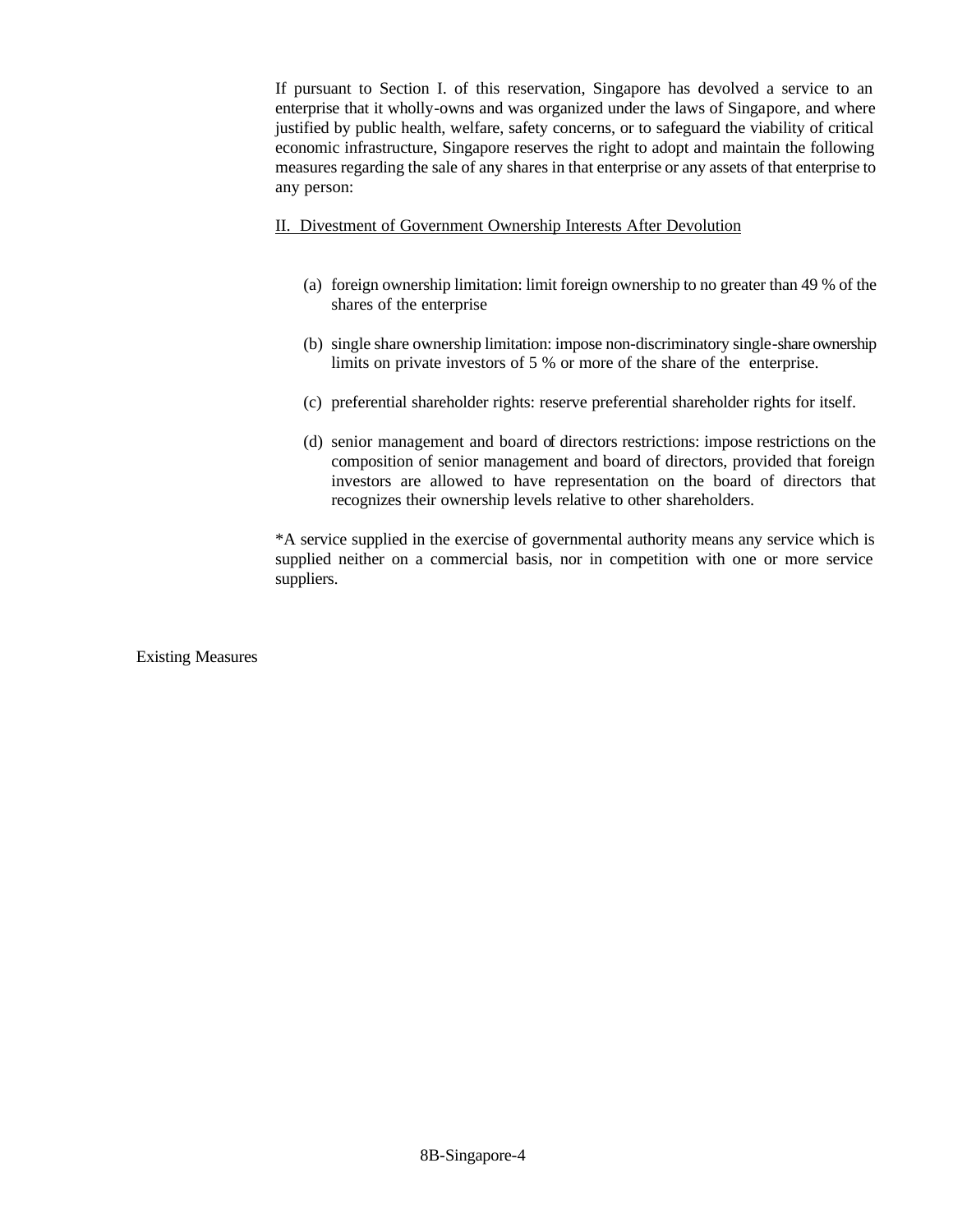| Sector                     |                                                                                                                                                                                             |
|----------------------------|---------------------------------------------------------------------------------------------------------------------------------------------------------------------------------------------|
| Sub-sector                 |                                                                                                                                                                                             |
| Industry<br>Classification |                                                                                                                                                                                             |
| Obligations<br>concerned   | <b>National Treatment</b><br><b>Most-Favored-Nation Treatment</b><br><b>Market Access</b><br><b>Local Presence</b><br>Performance Requirements<br>Senior Management and Boards of Directors |
| Level of<br>Government     | Central                                                                                                                                                                                     |
| Description                | <b>Cross-Border Services and Investment:</b>                                                                                                                                                |
|                            | Singapore reserves the right to adopt and maintain any measure in relation to the<br>divestment of the administrator and operator of airports.                                              |
| $E_{\text{rel}}(t)$        |                                                                                                                                                                                             |

Existing Measures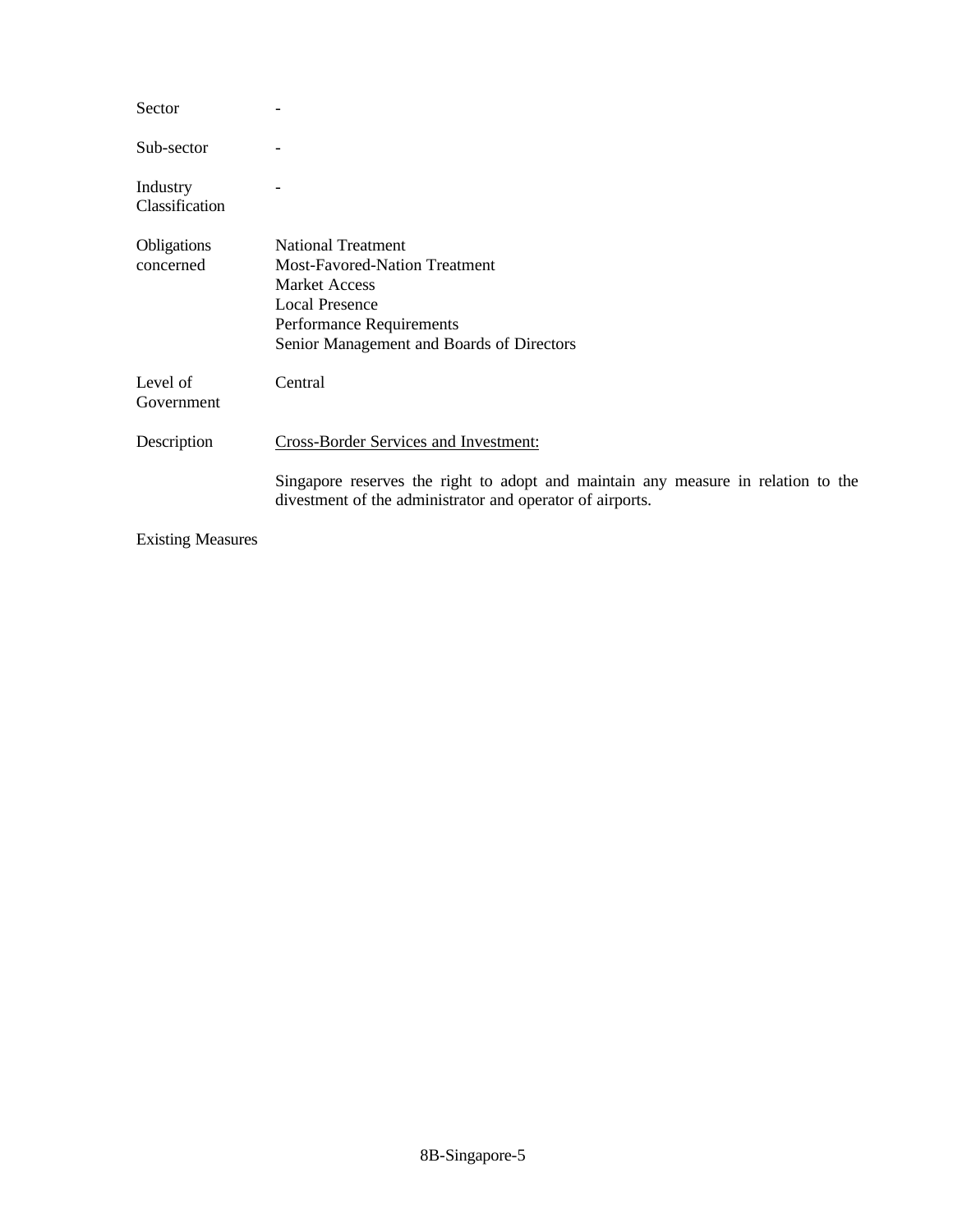| Sector                     | All                                                                                                                                                                                                                                                                                                            |
|----------------------------|----------------------------------------------------------------------------------------------------------------------------------------------------------------------------------------------------------------------------------------------------------------------------------------------------------------|
| Sub-sector                 |                                                                                                                                                                                                                                                                                                                |
| Industry<br>Classification |                                                                                                                                                                                                                                                                                                                |
| Obligations<br>concerned   | <b>National Treatment</b><br><b>Most-Favored-Nation Treatment</b><br><b>Market Access</b><br><b>Local Presence</b><br>Performance Requirements<br>Senior Management and Board of Directors                                                                                                                     |
| Level of<br>Government     | Central                                                                                                                                                                                                                                                                                                        |
| Description                | Cross-Border Services and Investment:<br>Singapore reserves the right to adopt or to maintain any measure in relation to the provision<br>of health services by government owned or controlled healthcare institutions (including<br>investments in those institutions), social security, and public training. |
| Existing<br>Measures       |                                                                                                                                                                                                                                                                                                                |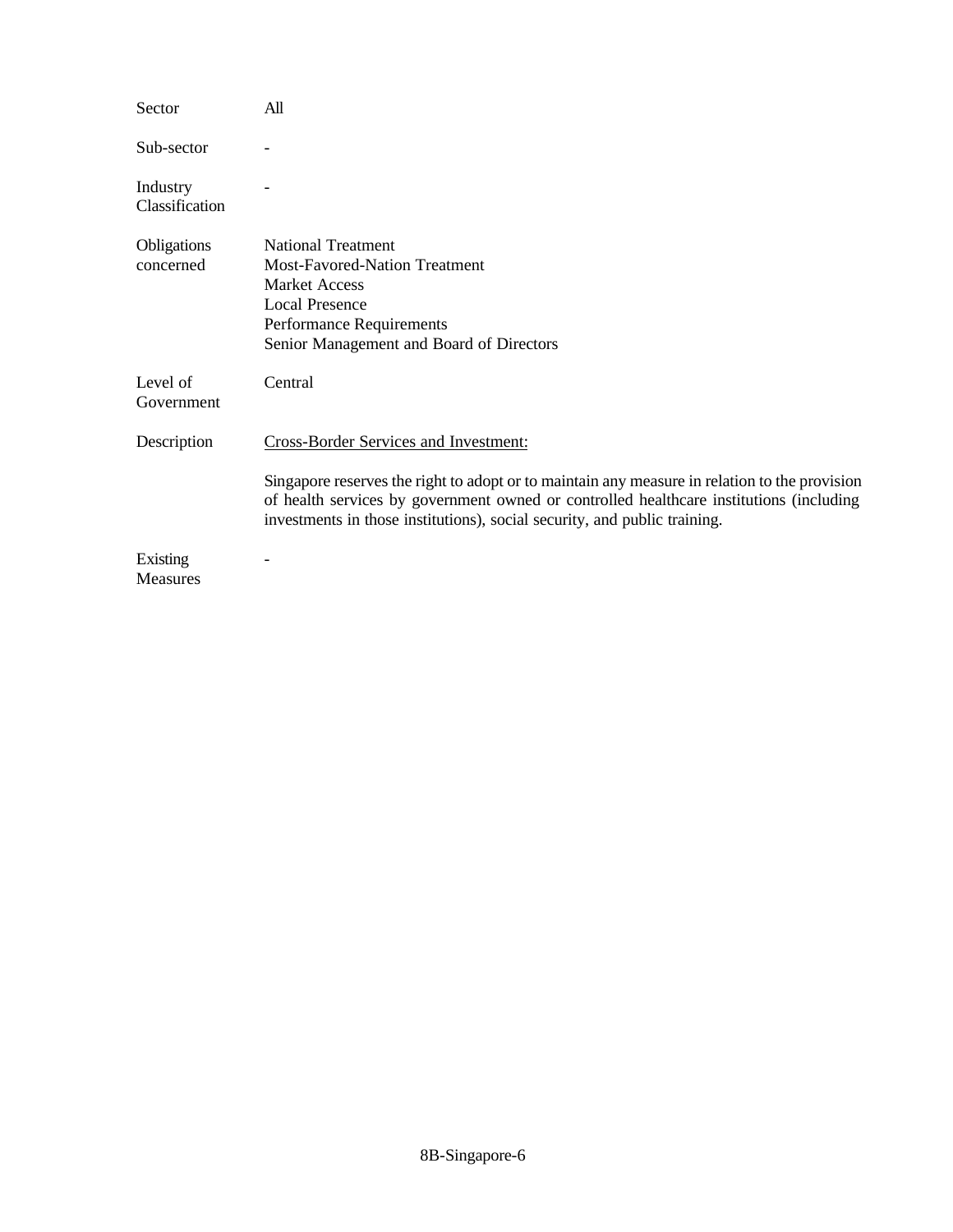| Sector                      | All                                                                                                                                                                                                                                                                                                       |
|-----------------------------|-----------------------------------------------------------------------------------------------------------------------------------------------------------------------------------------------------------------------------------------------------------------------------------------------------------|
| Sub-sector                  |                                                                                                                                                                                                                                                                                                           |
| Industry<br>Classification  |                                                                                                                                                                                                                                                                                                           |
| Obligations<br>concerned    | Market access                                                                                                                                                                                                                                                                                             |
| Level of<br>Government      | Central                                                                                                                                                                                                                                                                                                   |
| Description                 | Cross-Border Services:                                                                                                                                                                                                                                                                                    |
|                             | Singapore reserves the right to adopt or maintain any measure in relation to the types of<br>activities that may be conducted on land or the usage of land in accordance with its land<br>zoning and land use policies. These measures are not aimed at, but may result in, market<br>access limitations. |
| Existing<br><b>Measures</b> |                                                                                                                                                                                                                                                                                                           |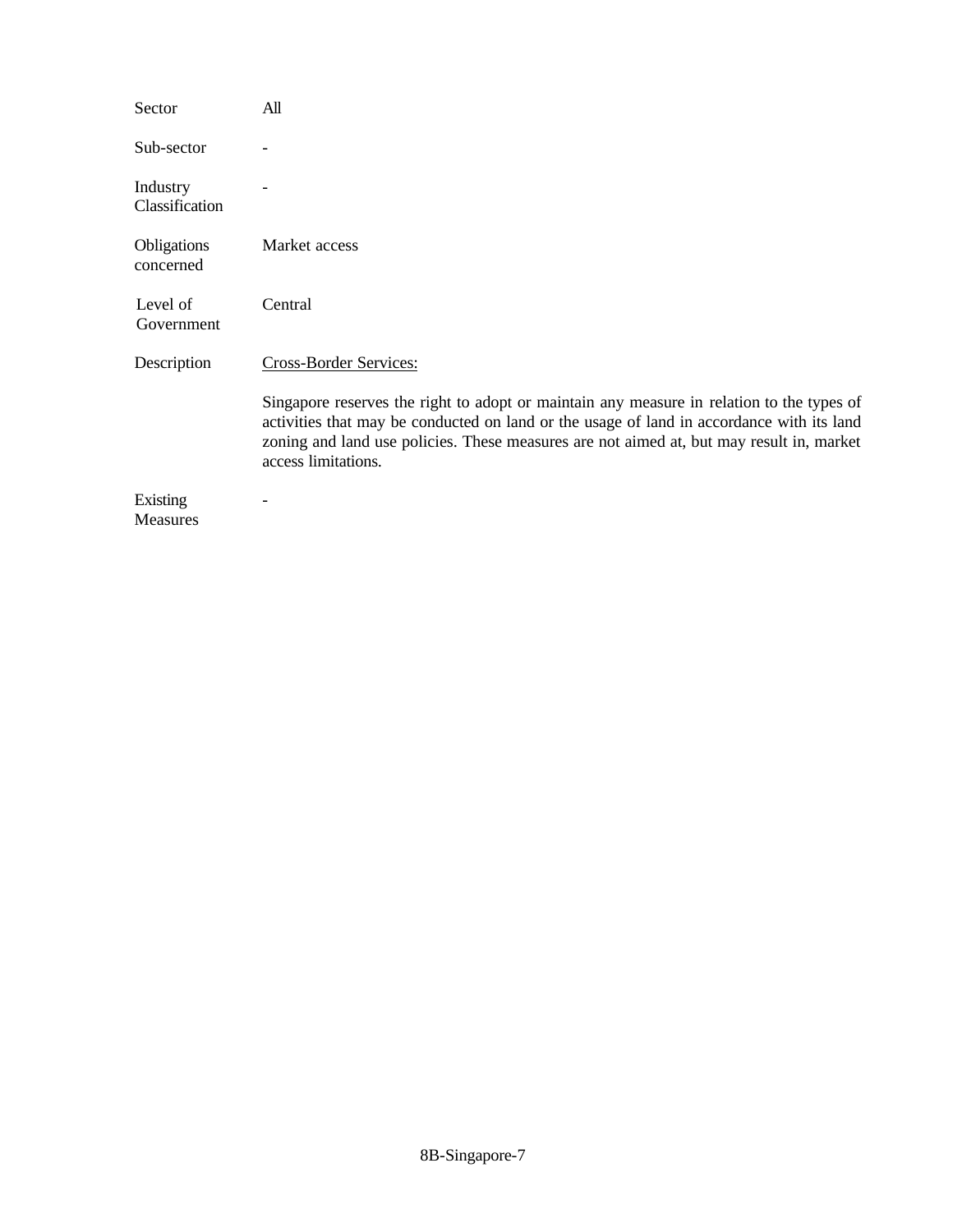| Sector                     | <b>Broadcasting Services</b>                                                                                                                                                                                                                 |
|----------------------------|----------------------------------------------------------------------------------------------------------------------------------------------------------------------------------------------------------------------------------------------|
|                            | Broadcasting services refers to the scheduling of a series of literary and artistic works by a<br>content provider for aural and/or visual reception, and for which the content consumer has<br>no choice over the scheduling of the series. |
| Sub-sector                 |                                                                                                                                                                                                                                              |
| Industry<br>Classification |                                                                                                                                                                                                                                              |
| Obligations<br>concerned   | <b>National Treatment</b><br><b>Most-Favored-Nation Treatment</b><br><b>Market Access</b><br><b>Local Presence</b><br>Performance Requirements<br>Senior Management and Board of Directors                                                   |
| Level of<br>Government     | Central                                                                                                                                                                                                                                      |
| Description                | Cross-Border Services and Investment:                                                                                                                                                                                                        |
|                            | Singapore reserves the right to adopt or maintain any measure in relation to broadcasting<br>services receivable by Singapore's domestic audience and to the allocation of spectrum in<br>relation to broadcasting services.                 |
|                            | This reservation does not apply to the sole activity of transmitting licensed broadcasting<br>services to a final consumer.                                                                                                                  |
| <b>Existing Measures</b>   |                                                                                                                                                                                                                                              |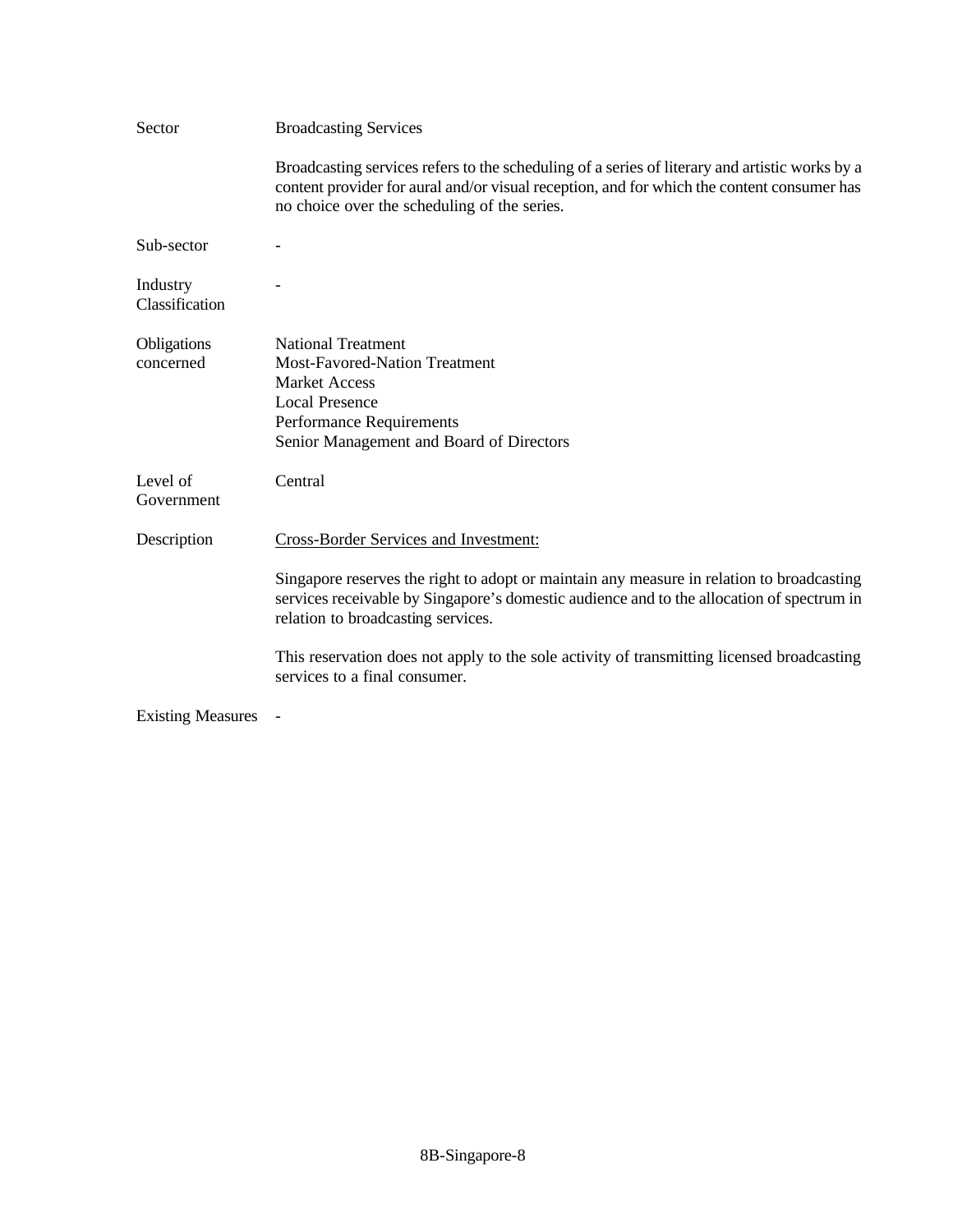| Sector                      | <b>Business Services</b>                                                                                                                                                                                                                                                                                                                                                                                                                                                                                                                                                                                                                                                                                                                                    |
|-----------------------------|-------------------------------------------------------------------------------------------------------------------------------------------------------------------------------------------------------------------------------------------------------------------------------------------------------------------------------------------------------------------------------------------------------------------------------------------------------------------------------------------------------------------------------------------------------------------------------------------------------------------------------------------------------------------------------------------------------------------------------------------------------------|
| Sub-sector                  | <b>Legal Services</b>                                                                                                                                                                                                                                                                                                                                                                                                                                                                                                                                                                                                                                                                                                                                       |
| Industry<br>Classification  | CPC 861, Legal Services                                                                                                                                                                                                                                                                                                                                                                                                                                                                                                                                                                                                                                                                                                                                     |
| Obligations<br>concerned    | <b>National Treatment</b><br><b>Most-Favored-Nation Treatment</b><br><b>Market Access</b><br><b>Local Presence</b>                                                                                                                                                                                                                                                                                                                                                                                                                                                                                                                                                                                                                                          |
| Level of<br>Government      | Central                                                                                                                                                                                                                                                                                                                                                                                                                                                                                                                                                                                                                                                                                                                                                     |
| Description                 | Cross-Border Services:                                                                                                                                                                                                                                                                                                                                                                                                                                                                                                                                                                                                                                                                                                                                      |
|                             | Singapore reserves the right to adopt or maintain any measure in relation to the<br>certification, registration, and admission of persons who are seeking to supply or are<br>supplying legal services in relation to Singapore law, including the recognition of<br>educational and professional qualifications for the purposes of such certification,<br>registration, and admission, subject to the specific commitments undertaken by Singapore<br>in subparagraphs (i) through $(v)$ of paragraph 2 of Singapore's entry for legal services in<br>Singapore's Schedule to Annex 8A and the side-letter on the recognition of the degree of<br>Doctor of Jurisprudence (J.D.) or equivalent degree for purposes of admission to the<br>Singapore Bar.* |
|                             | * This paragraph shall not affect Singapore's rights under paragraph 3 of the side letter.                                                                                                                                                                                                                                                                                                                                                                                                                                                                                                                                                                                                                                                                  |
| Existing<br><b>Measures</b> | Legal Profession Act, Cap. 161                                                                                                                                                                                                                                                                                                                                                                                                                                                                                                                                                                                                                                                                                                                              |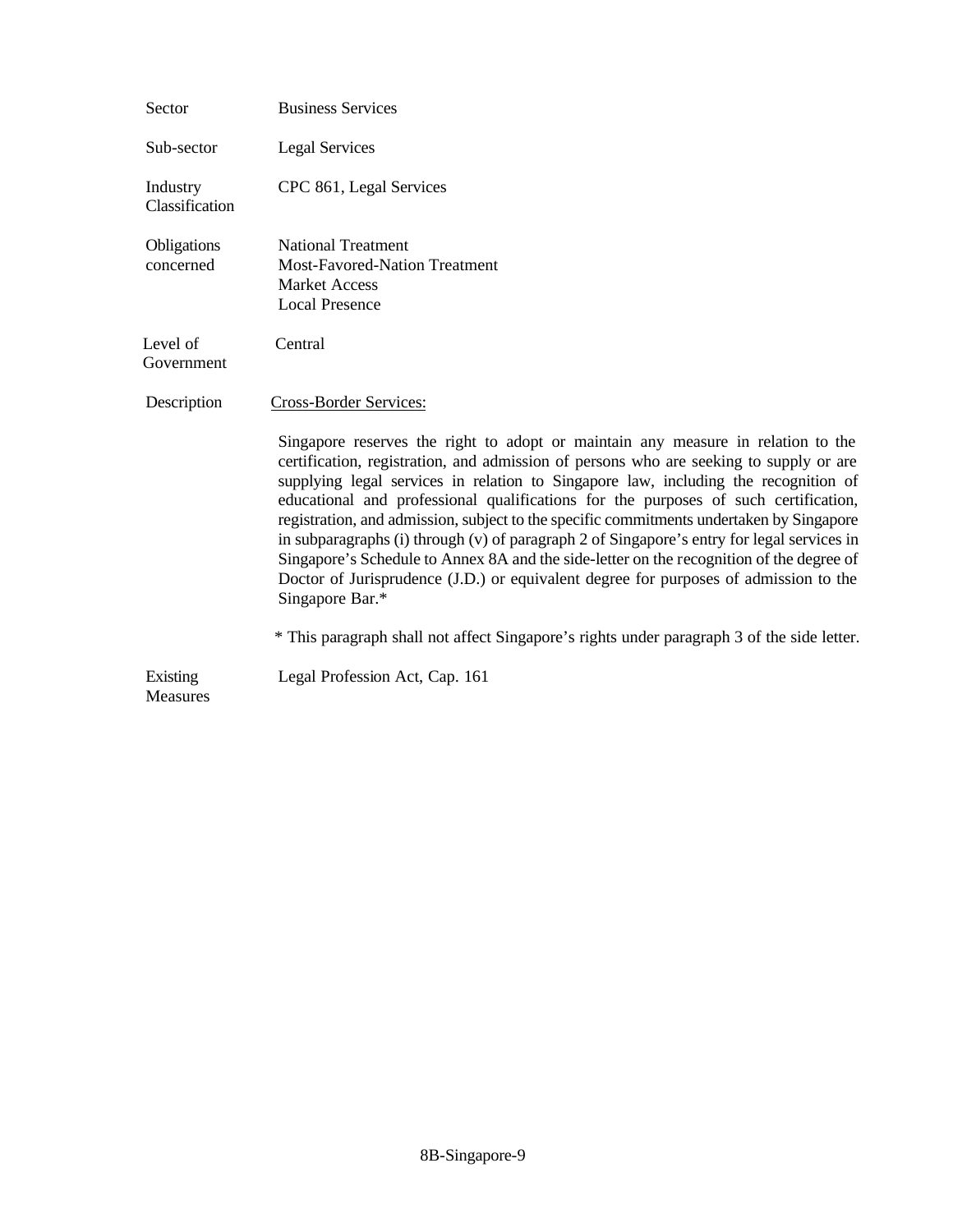| Sector                     | Business services n.e.c.                                                                                                                                                                                                                |
|----------------------------|-----------------------------------------------------------------------------------------------------------------------------------------------------------------------------------------------------------------------------------------|
| Sub-sector                 | <b>Armed Escort Services</b><br><b>Armed Guard Services</b>                                                                                                                                                                             |
| Industry<br>Classification | CPC 87305, Guard Services (only applies to armed security guard services)                                                                                                                                                               |
| Obligations<br>concerned   | <b>National Treatment</b><br><b>Most-Favored-Nation Treatment</b><br><b>Market Access</b><br><b>Local Presence</b><br>Performance Requirements<br>Senior Management and Board of Directors                                              |
| Level of<br>Government     | Central                                                                                                                                                                                                                                 |
| Description                | <b>Cross-Border Services and Investment:</b>                                                                                                                                                                                            |
|                            | Singapore reserves the right to adopt or maintain any measure in relation to the provision<br>of armed escort and armed guard services.                                                                                                 |
|                            | For transparency purposes, only the Commercial and Industrial Security Corporation<br>(CISCO), established under the Commercial and Industrial Security Corporation Act, is<br>currently allowed to provide such services in Singapore. |
| <b>Existing Measures</b>   |                                                                                                                                                                                                                                         |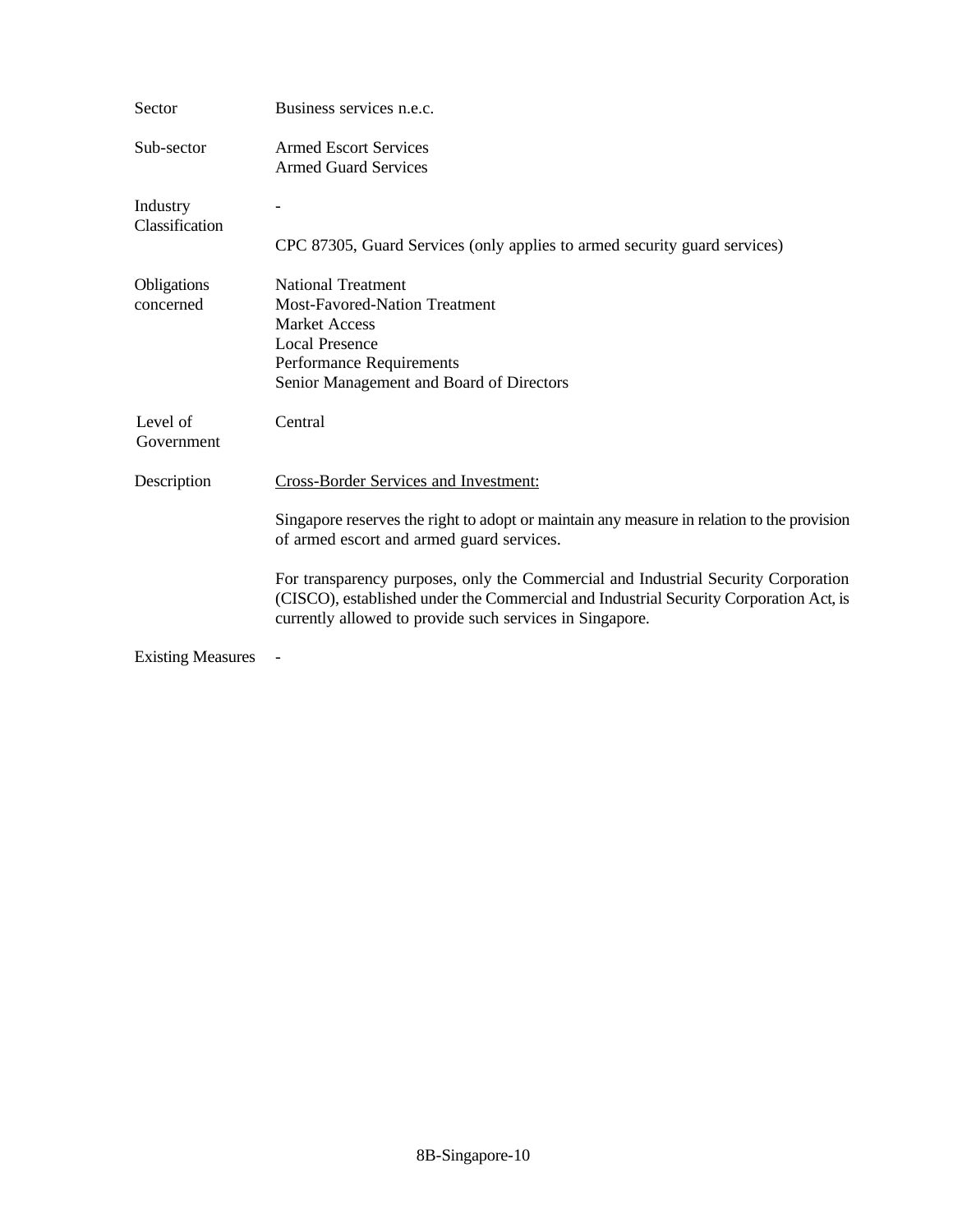| Sector                     | Business services n.e.c.                                                                                                                                                                   |
|----------------------------|--------------------------------------------------------------------------------------------------------------------------------------------------------------------------------------------|
| Sub-sector                 | Betting and Gambling Services                                                                                                                                                              |
| Industry<br>Classification |                                                                                                                                                                                            |
| Obligations<br>concerned   | <b>National Treatment</b><br><b>Most-Favored-Nation Treatment</b><br><b>Market Access</b><br><b>Local Presence</b><br>Performance Requirements<br>Senior Management and Board of Directors |
| Level of<br>Government     | Central                                                                                                                                                                                    |
| Description                | <b>Cross-Border Services and Investment:</b>                                                                                                                                               |
|                            | Singapore reserves the right to adopt or maintain any measure in relation to the<br>provision of betting and gambling services.                                                            |
| <b>Existing Measures</b>   | Betting Act, Cap. 21<br>Common Gaming Houses Act, Cap. 49                                                                                                                                  |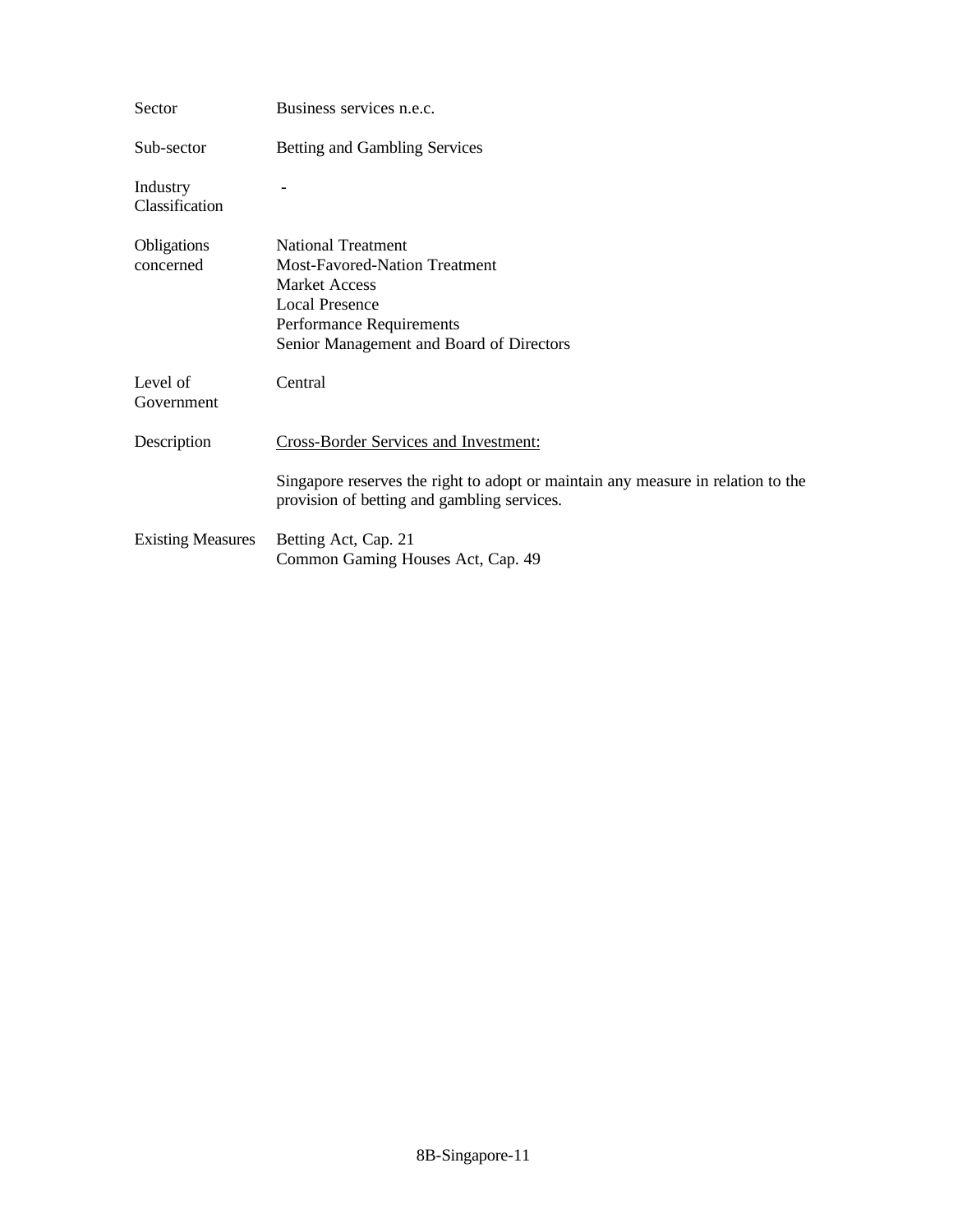| Sector                     | Collection and administration of proprietary government information                                                                                                                                                                                         |
|----------------------------|-------------------------------------------------------------------------------------------------------------------------------------------------------------------------------------------------------------------------------------------------------------|
| Sub-sector                 |                                                                                                                                                                                                                                                             |
| Industry<br>Classification |                                                                                                                                                                                                                                                             |
| Obligations<br>concerned   | <b>National Treatment</b><br><b>Most-Favored-Nation Treatment</b><br><b>Market Access</b><br><b>Local Presence</b><br>Performance Requirements<br>Senior Management and Boards of Directors                                                                 |
| Level of<br>Government     | Central                                                                                                                                                                                                                                                     |
| Description                | Cross-Border Services and Investment:                                                                                                                                                                                                                       |
|                            | Singapore reserves the right to adopt or maintain any measure relating to the collection<br>and administration of proprietary government information gathered by entities such as<br>CrimsonLogic.                                                          |
|                            | This reservation does not apply to the development of software and systems used in the<br>collection and administration of such information and does not preclude the management<br>and maintenance of such software and systems by U.S. service suppliers. |
| <b>Existing Measures</b>   |                                                                                                                                                                                                                                                             |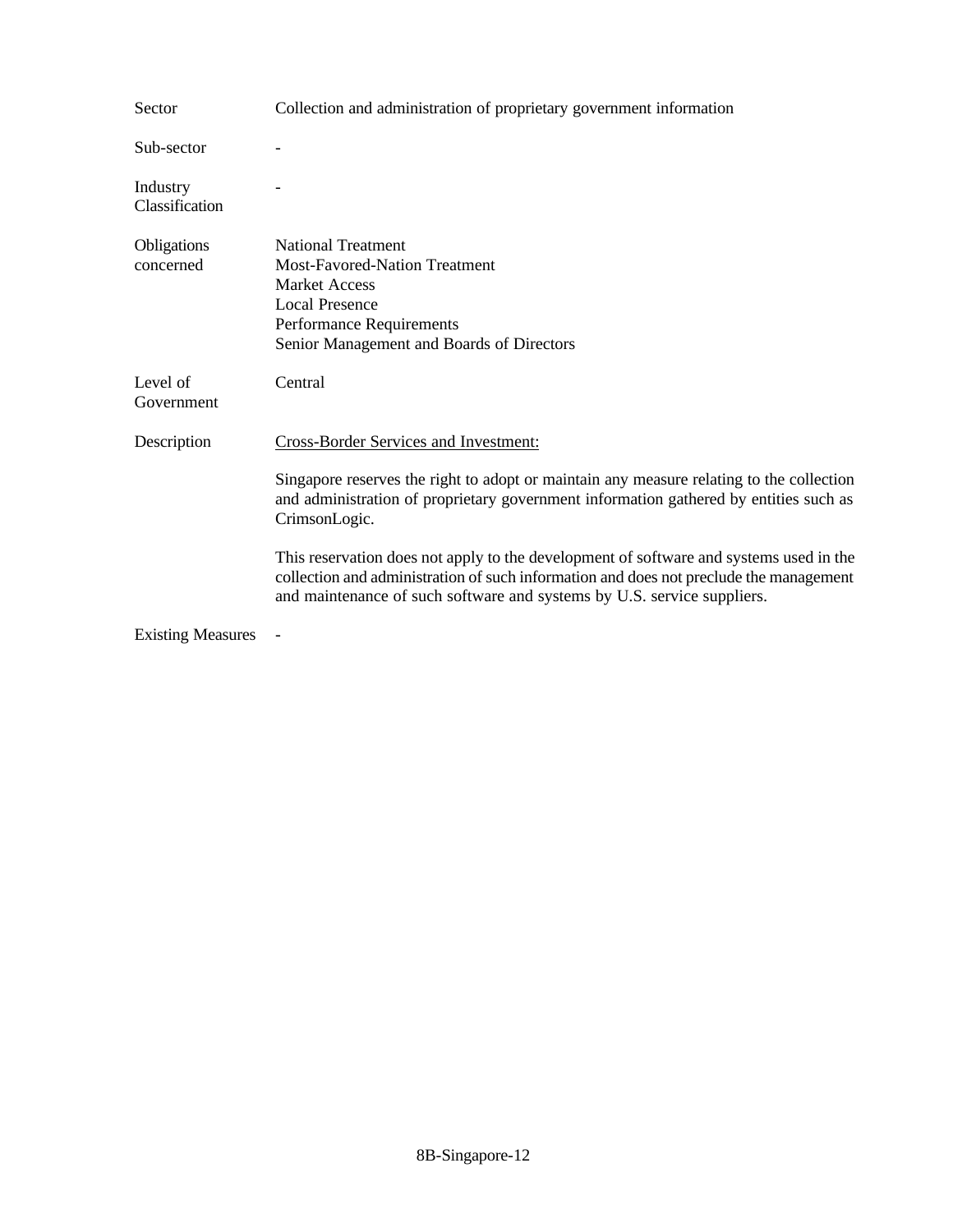| Sector                      | Defence                                                                                                                                                                                                                                                                                                                                                                                                                                                     |
|-----------------------------|-------------------------------------------------------------------------------------------------------------------------------------------------------------------------------------------------------------------------------------------------------------------------------------------------------------------------------------------------------------------------------------------------------------------------------------------------------------|
| Sub-sector                  |                                                                                                                                                                                                                                                                                                                                                                                                                                                             |
| Industry<br>Classification  |                                                                                                                                                                                                                                                                                                                                                                                                                                                             |
| Obligations<br>concerned    | <b>National Treatment</b>                                                                                                                                                                                                                                                                                                                                                                                                                                   |
| Level of<br>Government      | Central                                                                                                                                                                                                                                                                                                                                                                                                                                                     |
| Description                 | Investment:                                                                                                                                                                                                                                                                                                                                                                                                                                                 |
|                             | Singapore reserves the right to adopt or maintain any measure in relation to the retention<br>of a controlling interest by the Singapore Government in Singapore Technologies<br>Engineering (the Company), including controls over the appointment and termination of<br>members of the Board of Directors, divestment of equity, and dissolution of the<br>Company for the purpose of safeguarding the security interest of the Republic of<br>Singapore. |
| Existing<br><b>Measures</b> |                                                                                                                                                                                                                                                                                                                                                                                                                                                             |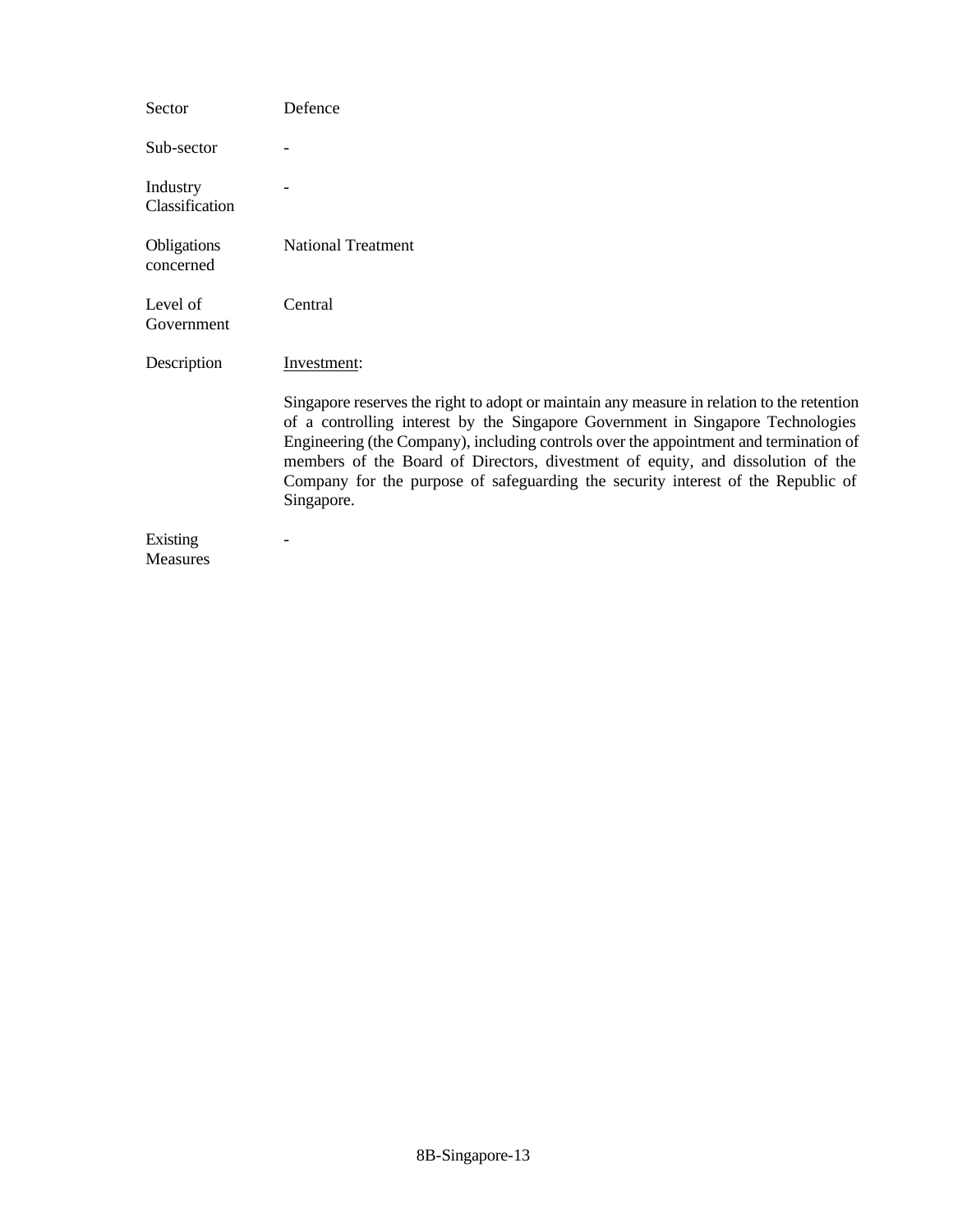| Sector                     | <b>Educational Services</b>                                                                                                                                                                                                                                                                                                         |
|----------------------------|-------------------------------------------------------------------------------------------------------------------------------------------------------------------------------------------------------------------------------------------------------------------------------------------------------------------------------------|
| Sub-sector                 | <b>Preschool Education Services</b><br><b>Other Primary Education Services</b><br><b>Secondary Education Services</b><br>Higher Secondary Education Services (only applies to Junior Colleges and Pre-<br>University Centres under the Singapore educational system)                                                                |
| Industry<br>Classification | CPC 92110, Preschool Education Services<br>CPC 92190, Other Primary Education Services<br>CPC 92210, Secondary Education Services<br>CPC 92220, Higher Secondary Education Services (only applies to Junior Colleges<br>and Pre-University Centres under the Singapore educational system)                                          |
| Obligations<br>concerned   | <b>National Treatment</b><br><b>Most-Favored-Nation Treatment</b><br><b>Market Access</b><br><b>Local Presence</b><br><b>Performance Requirements</b><br>Senior Management and Board of Directors                                                                                                                                   |
| Level of<br>Government     | Central                                                                                                                                                                                                                                                                                                                             |
| Description                | Cross-Border Services and Investment:<br>Singapore reserves the right to adopt or maintain any measure in relation to the provision<br>of preschool, primary, secondary, and higher secondary (Junior Colleges and Pre-<br>University Centres under the Singapore educational system) education services for<br>Singapore citizens. |
| <b>Existing Measures</b>   | Education Act, Cap. 87                                                                                                                                                                                                                                                                                                              |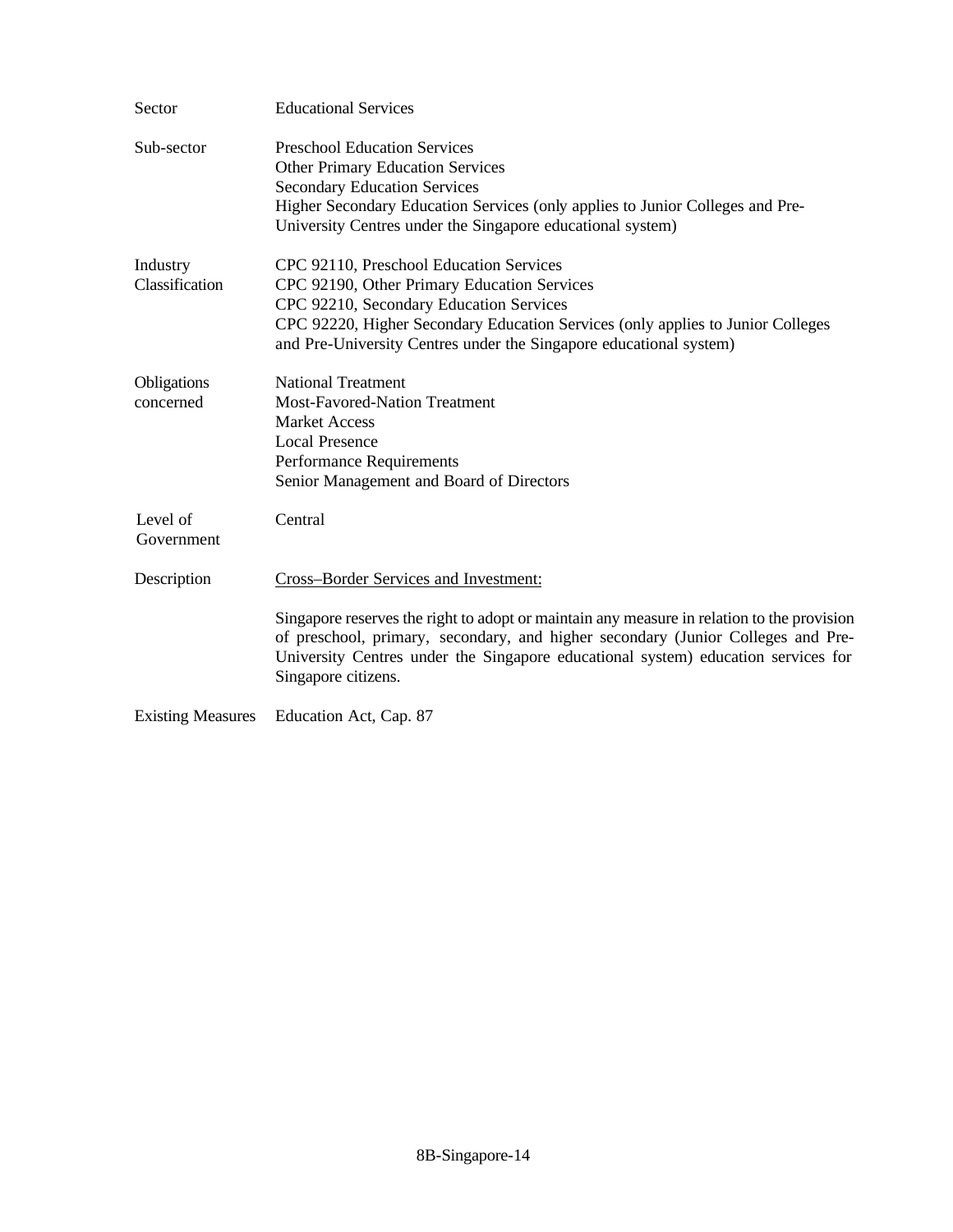| Sector                     | <b>Health and Social Services</b>                                                                                                       |
|----------------------------|-----------------------------------------------------------------------------------------------------------------------------------------|
| Sub-sector                 | <b>Medical Services</b><br>Pharmacy Services                                                                                            |
| Industry<br>Classification | CPC 9312, Medical Services                                                                                                              |
| Obligations<br>concerned   | <b>Market Access</b>                                                                                                                    |
| Level of<br>Government     | Central                                                                                                                                 |
| Description                | Cross-Border Services:                                                                                                                  |
|                            | Singapore reserves the right to adopt or maintain any limits on the number of doctors and<br>pharmacists who can practice in Singapore. |

Existing Measures -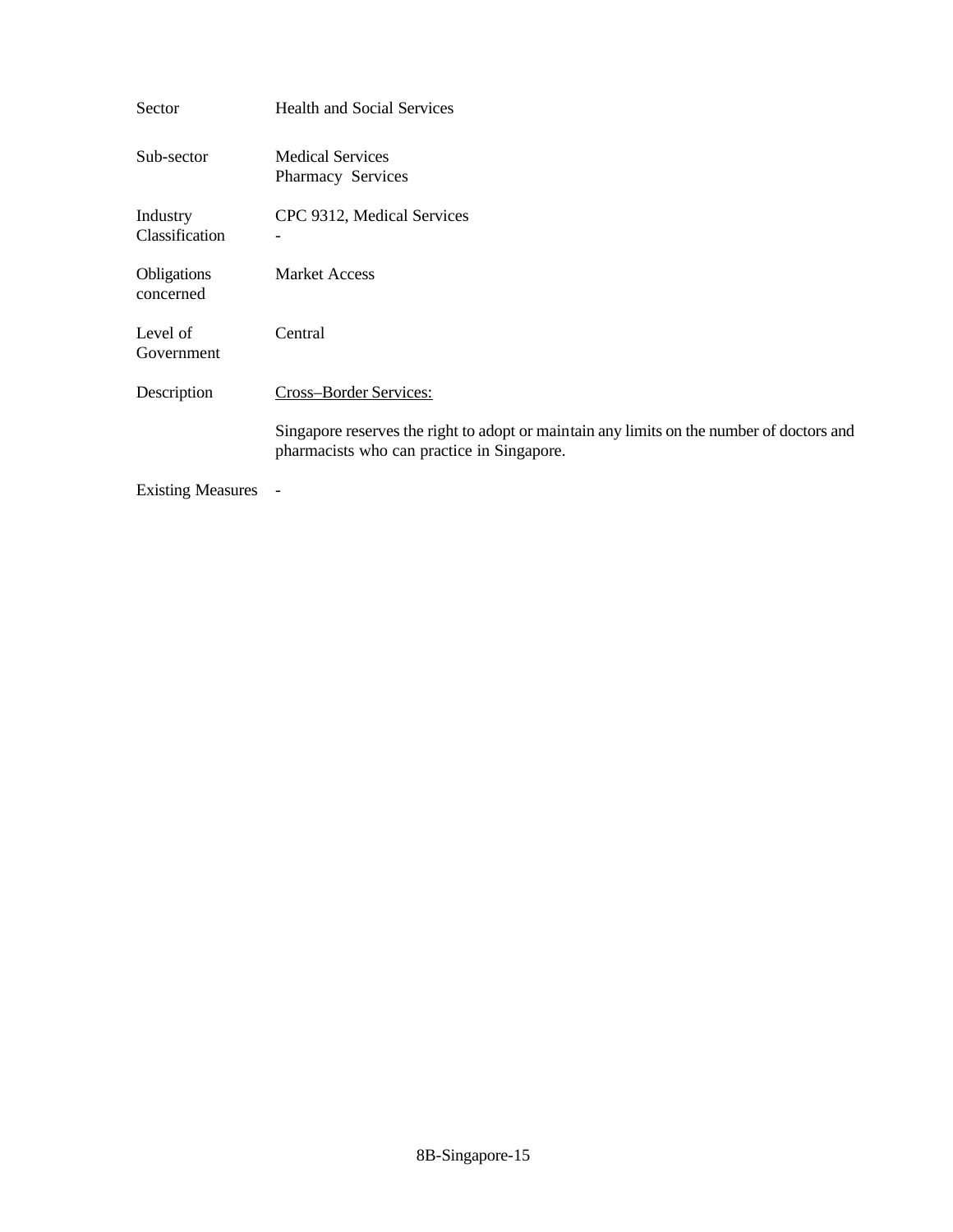| Sector                     | <b>Health and Social Services</b>                                                                                                                                                                                                                                                                                                                                                  |
|----------------------------|------------------------------------------------------------------------------------------------------------------------------------------------------------------------------------------------------------------------------------------------------------------------------------------------------------------------------------------------------------------------------------|
| Sub-sector                 | Services provided by health-related professionals                                                                                                                                                                                                                                                                                                                                  |
| Industry<br>Classification |                                                                                                                                                                                                                                                                                                                                                                                    |
| Obligations<br>concerned   | <b>National Treatment</b><br><b>Most-Favored-Nation Treatment</b>                                                                                                                                                                                                                                                                                                                  |
| Level of<br>Government     | Central                                                                                                                                                                                                                                                                                                                                                                            |
| Description                | <b>Cross-Border Services and Investment:</b>                                                                                                                                                                                                                                                                                                                                       |
|                            | Singapore reserves the right to adopt or to maintain any measure in relation to the<br>recognition of educational and professional qualifications for the purposes of admission,<br>registration, and qualification of health-related professionals such as contact lens<br>practitioners, dentists, doctors, nurses, midwives, and traditional Chinese medicine<br>practitioners. |
| <b>Existing Measures</b>   | Contact Lens Practitioner Act, Cap. 53A<br>Dentists Act, Cap. 76<br>Medical Registration Act, Cap. 174<br>Nurses and Midwives Act, Cap 209<br>Pharmacists Registration Act, Cap. 230<br>Traditional Chinese Medicine Practitioners Act, Act 34 of 2000                                                                                                                             |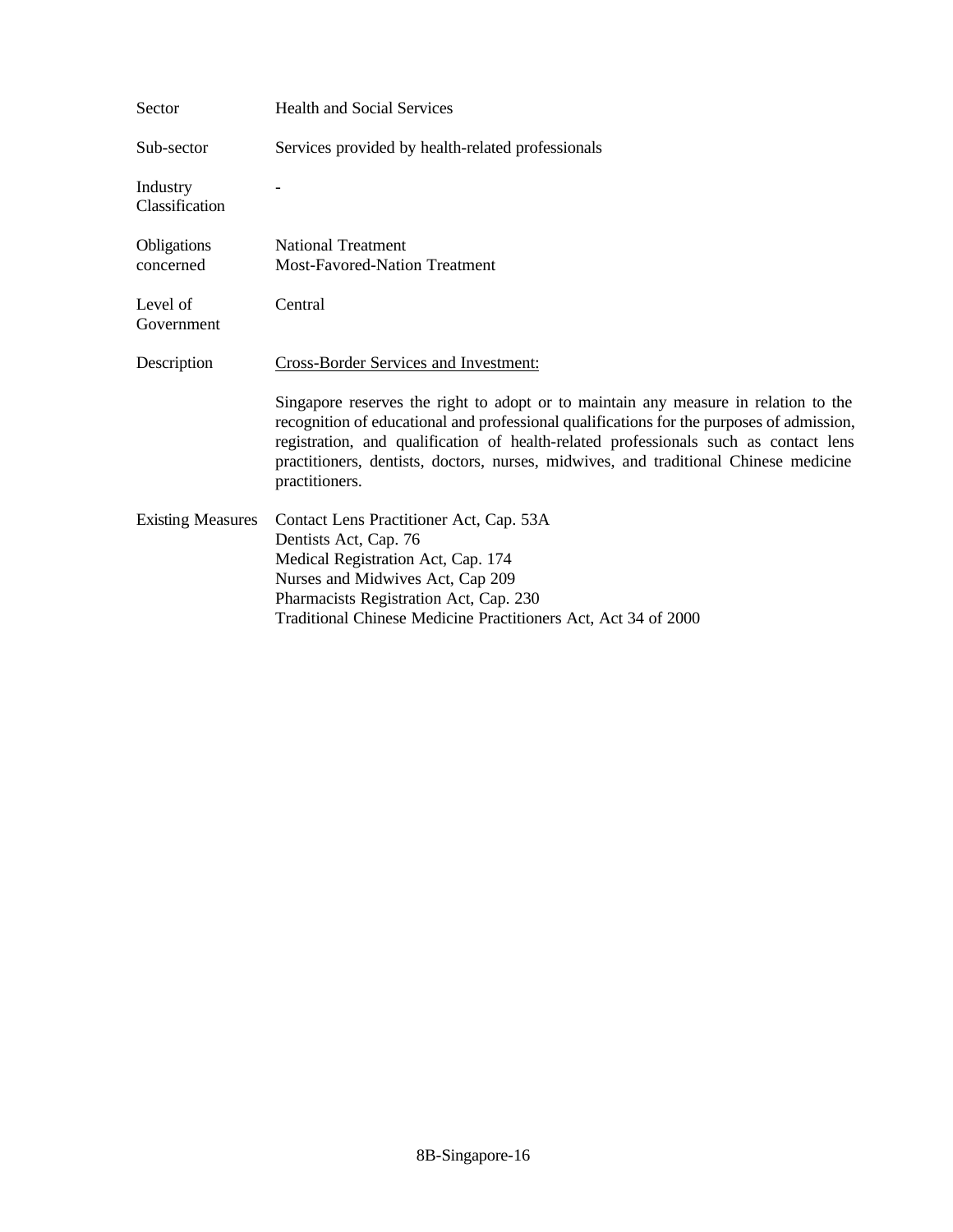| Sector                     | Distribution and publication of printed media                                                                                                                                                                                                                                                                     |
|----------------------------|-------------------------------------------------------------------------------------------------------------------------------------------------------------------------------------------------------------------------------------------------------------------------------------------------------------------|
|                            | Printed media refers to any publication containing news, intelligence, reports of<br>occurrences, or any remarks, observations, or comments relating thereto, or to any<br>matter of public interest, printed in any language and published for sale or free<br>distribution at intervals not exceeding one week. |
| Sub-sector                 |                                                                                                                                                                                                                                                                                                                   |
| Industry<br>Classification |                                                                                                                                                                                                                                                                                                                   |
| Obligations<br>concerned   | <b>National Treatment</b><br><b>Most-Favored-Nation Treatment</b><br><b>Market Access</b><br><b>Local Presence</b><br>Performance Requirements<br>Senior Management and Board of Directors                                                                                                                        |
| Level of<br>Government     | Central                                                                                                                                                                                                                                                                                                           |
| Description                | <b>Cross-Border Services and Investment:</b>                                                                                                                                                                                                                                                                      |
|                            | Singapore reserves the right to adopt or maintain any measure in relation to the<br>distribution and publication of printed media.                                                                                                                                                                                |
| <b>Existing Measures</b>   |                                                                                                                                                                                                                                                                                                                   |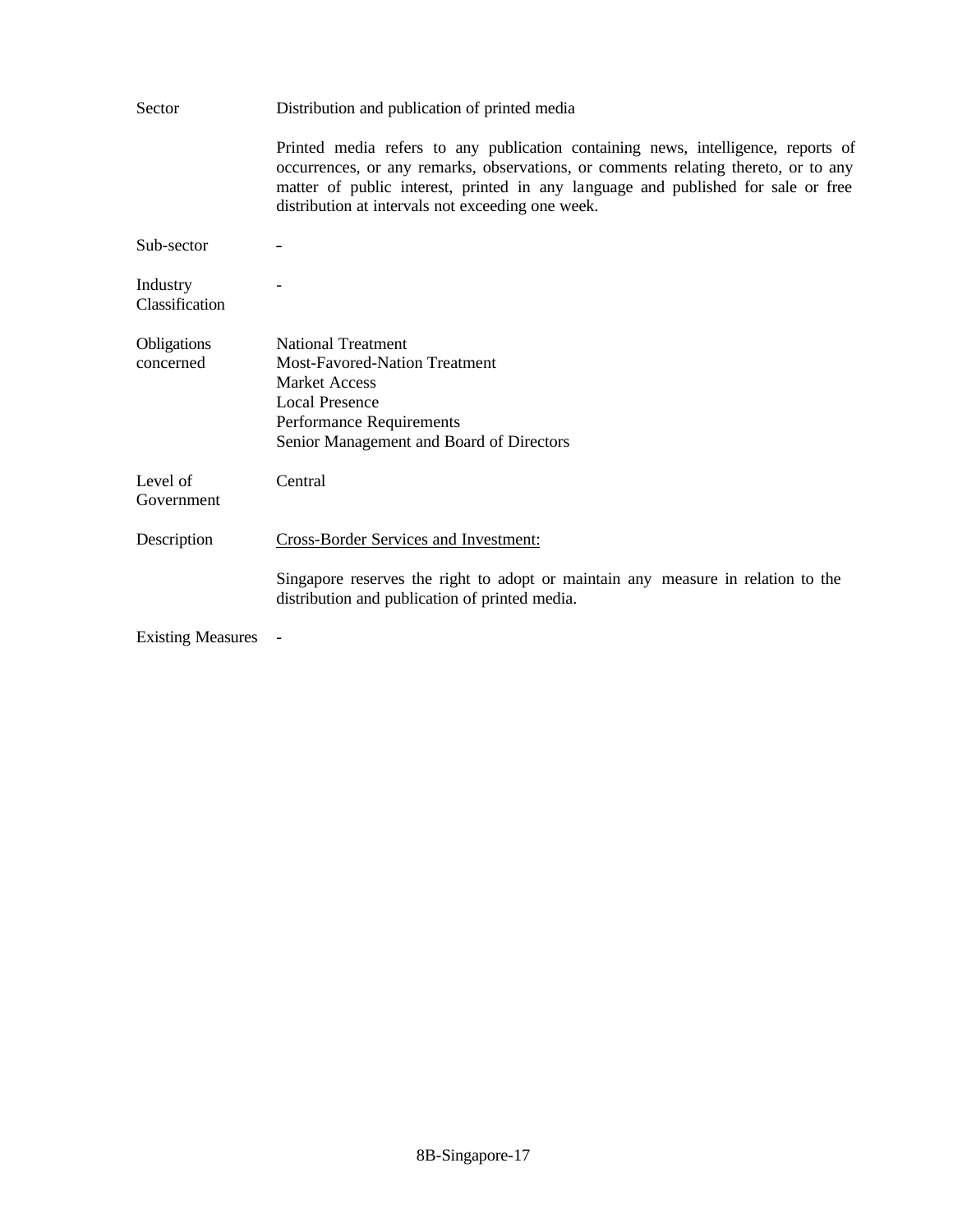| Sector                      | Post and Telecommunications Services                                                                                                                                                                                                                                                                                                                                              |
|-----------------------------|-----------------------------------------------------------------------------------------------------------------------------------------------------------------------------------------------------------------------------------------------------------------------------------------------------------------------------------------------------------------------------------|
| Sub-sector                  | <b>Telecommunications Services</b>                                                                                                                                                                                                                                                                                                                                                |
| Industry<br>Classification  |                                                                                                                                                                                                                                                                                                                                                                                   |
| Obligations<br>concerned    | <b>Market Access</b><br>Most-Favored-Nation Treatment<br><b>National Treatment</b>                                                                                                                                                                                                                                                                                                |
| Level of<br>Government      | Central                                                                                                                                                                                                                                                                                                                                                                           |
| Measures                    | Info-communications Development Authority of Singapore Act, Cap. 137A<br>Telecommunications Act, Cap. 323                                                                                                                                                                                                                                                                         |
| Description                 | <b>Cross-Border Services and Investment:</b>                                                                                                                                                                                                                                                                                                                                      |
|                             | Singapore reserves the right to adopt or maintain any measure that accords treatment to<br>persons of the other Party equivalent to any measure adopted or maintained by the other<br>Party limiting ownership by persons of Singapore of enterprises engaged in the provision<br>of public mobile and wireless communications in the territory of the other Party,<br>including: |
|                             | (a) Public Radiocommunication Services;<br>(Public Radiocommunication Services refer to Maritime and Aeronautical<br>radiocommunication services)                                                                                                                                                                                                                                 |
|                             | (b) Public Cellular Mobile Telephone Service (PCMTS);                                                                                                                                                                                                                                                                                                                             |
|                             | (c) Public Radio Paging Services (PRPS);                                                                                                                                                                                                                                                                                                                                          |
|                             | (d) Public Trunked Radio Services (PTRS);                                                                                                                                                                                                                                                                                                                                         |
|                             | (e) Public Mobile Data Services (PMDS);                                                                                                                                                                                                                                                                                                                                           |
|                             | (f) Public Mobile Broadband Multimedia Services; and                                                                                                                                                                                                                                                                                                                              |
|                             | (g) Public Fixed-Wireless Broadband Multimedia Services.                                                                                                                                                                                                                                                                                                                          |
| Existing<br><b>Measures</b> |                                                                                                                                                                                                                                                                                                                                                                                   |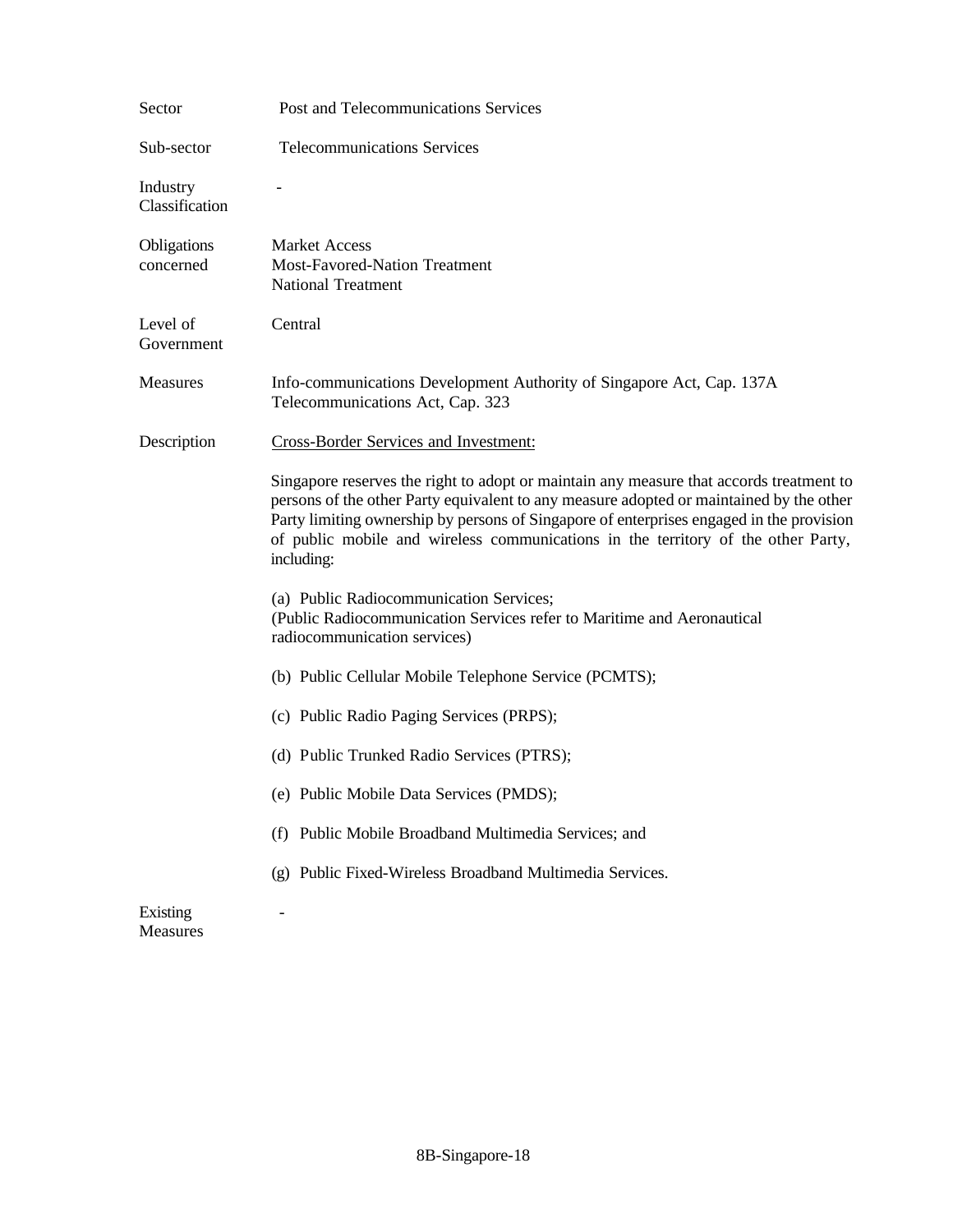| Sector                     | Sewage and refuse disposal, sanitation, and other environmental protection services                                                                                                        |
|----------------------------|--------------------------------------------------------------------------------------------------------------------------------------------------------------------------------------------|
| Sub-sector                 | Hazardous Waste Management, including collection, disposal, and treatment of<br>hazardous waste                                                                                            |
| Industry<br>Classification | CPC 9402, Refuse disposal services                                                                                                                                                         |
|                            | (only applies to hazardous waste management, including collection, disposal and<br>treatment of hazardous waste)                                                                           |
| Obligations<br>concerned   | <b>National Treatment</b><br><b>Most-Favored-Nation Treatment</b><br><b>Market Access</b><br><b>Local Presence</b><br>Performance Requirements<br>Senior Management and Board of Directors |
| Level of<br>Government     | Central                                                                                                                                                                                    |
| Description                | <b>Cross-Border Services and Investment:</b>                                                                                                                                               |
|                            | Singapore reserves the right to adopt or maintain any measure in relation to hazardous<br>waste management, including the collection, treatment, and disposal of hazardous<br>waste.       |
|                            | Hazardous waste includes bio-medical waste.                                                                                                                                                |
| <b>Existing Measures</b>   |                                                                                                                                                                                            |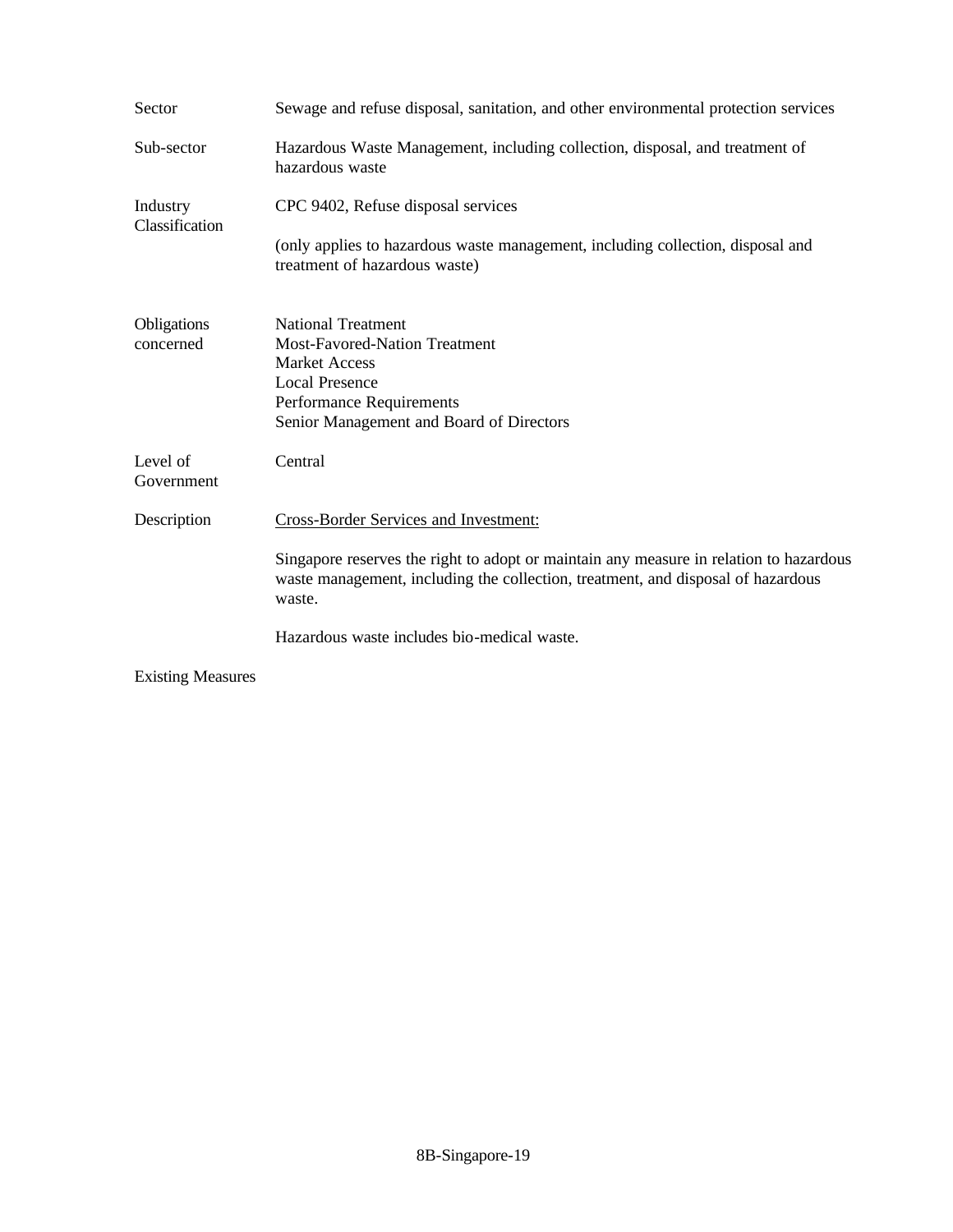| Sector                     | Sewage and refuse disposal, sanitation, and other environmental<br>Protection services                                                                                                     |
|----------------------------|--------------------------------------------------------------------------------------------------------------------------------------------------------------------------------------------|
| Sub-sector                 | Waste water management, including collection, disposal and treatment of waste water.                                                                                                       |
| Industry<br>Classification | CPC 9401, Sewerage services                                                                                                                                                                |
|                            | (only applies to wastewater management, including the collection, disposal and<br>treatment of waste water)                                                                                |
| Obligations<br>concerned   | <b>National Treatment</b><br><b>Most-Favored-Nation Treatment</b><br><b>Market Access</b><br><b>Local Presence</b><br>Performance Requirements<br>Senior Management and Board of Directors |
| Level of<br>Government     | Central                                                                                                                                                                                    |
| Description                | Cross-Border Services and Investment:                                                                                                                                                      |
|                            | Singapore reserves the right to adopt or maintain any measure in relation to wastewater<br>management, including the collection, treatment, and disposal of waste water.                   |
| <b>Existing Measures</b>   | Code of Practice on Sewerage and Sanitary Works<br>Sewerage and Drainage Act, Cap. 293A                                                                                                    |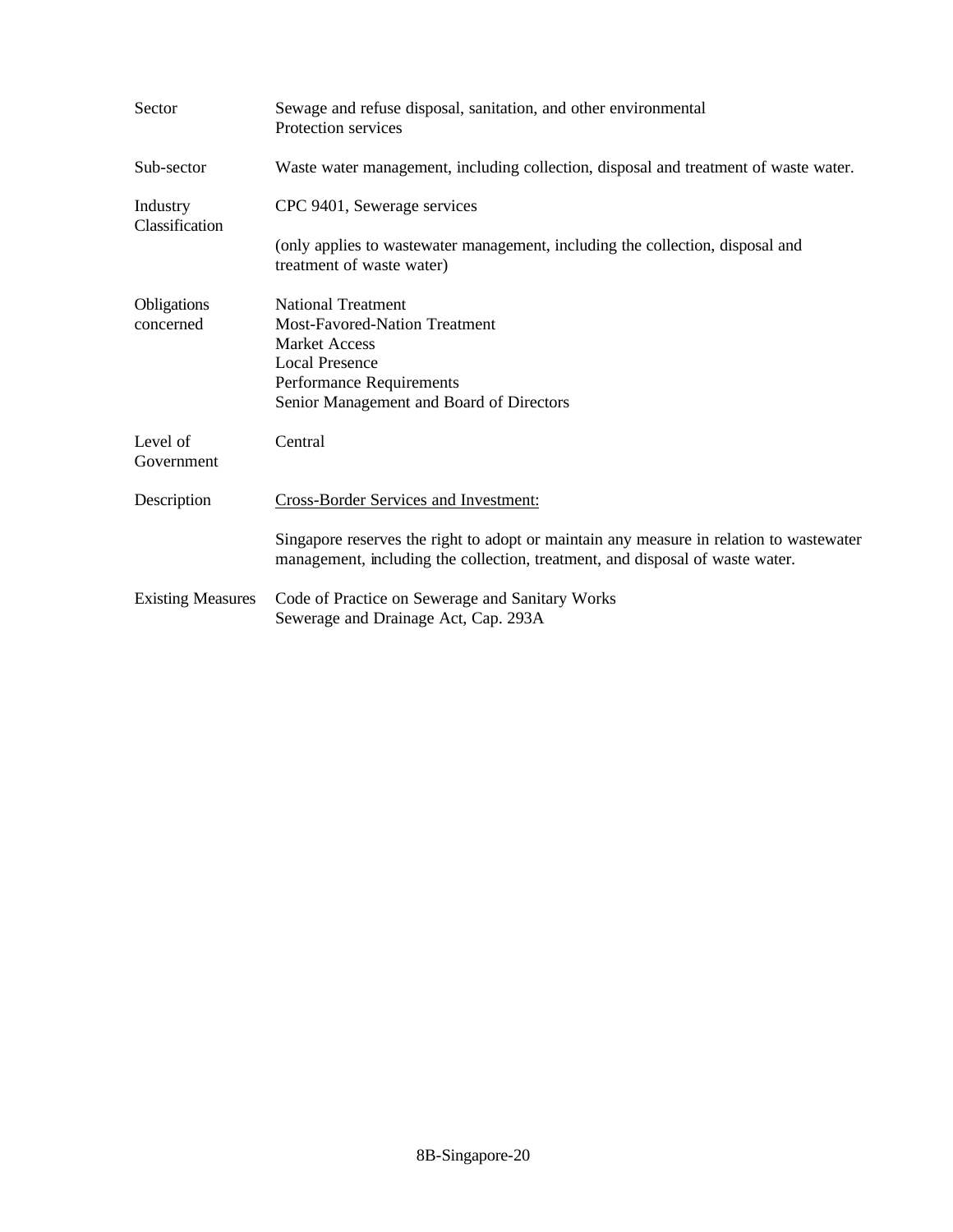| Sector                     | Social Services                                                                                                                                                                                                                                                                                                    |
|----------------------------|--------------------------------------------------------------------------------------------------------------------------------------------------------------------------------------------------------------------------------------------------------------------------------------------------------------------|
| Sub-sector                 |                                                                                                                                                                                                                                                                                                                    |
| Industry<br>Classification | CPC 933, Social Services                                                                                                                                                                                                                                                                                           |
| Obligations<br>concerned   | <b>National Treatment</b><br><b>Most-Favored-Nation Treatment</b><br><b>Market Access</b><br><b>Local Presence</b><br>Performance Requirements<br>Senior Management and Board of Directors                                                                                                                         |
| Level of<br>Government     | Central                                                                                                                                                                                                                                                                                                            |
| Description                | <b>Cross-Border Services and Investment:</b><br>Singapore reserves the right to adopt or to maintain any measure in relation to the<br>provision of social services, but shall not adopt or maintain any such measure in<br>derogation of obligations or commitments undertaken in the Financial Services Chapter. |
| <b>Existing Measures</b>   |                                                                                                                                                                                                                                                                                                                    |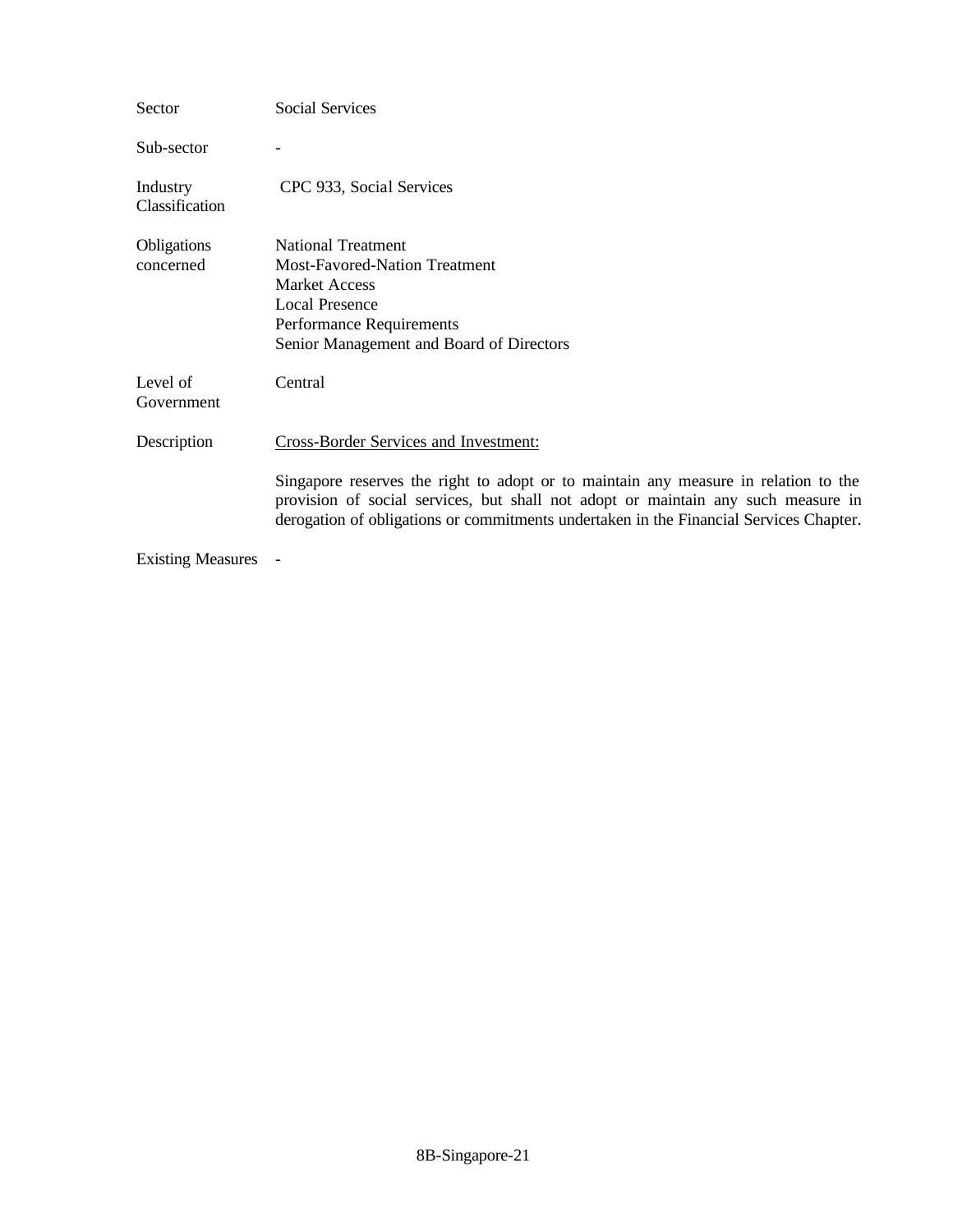| Sector                     | Supply Of Potable Water                                                                                                                                                             |
|----------------------------|-------------------------------------------------------------------------------------------------------------------------------------------------------------------------------------|
| Sub-sector                 |                                                                                                                                                                                     |
| Industry<br>Classification |                                                                                                                                                                                     |
| Obligations<br>concerned   | <b>National Treatment</b><br>Most-Favored-Nation Treatment<br><b>Market Access</b><br><b>Local Presence</b><br>Performance Requirements<br>Senior Management and Board of Directors |
| Level of<br>Government     | Central                                                                                                                                                                             |
| Description                | <b>Cross-Border Services and Investment:</b>                                                                                                                                        |
|                            | Singapore reserves the right to adopt or maintain any measure in relation to the supply<br>of potable water.                                                                        |
| <b>Existing Measures</b>   | Public Utilities Act, Cap. 261<br>Public Utilities Act 2001, Act 8 of 2001                                                                                                          |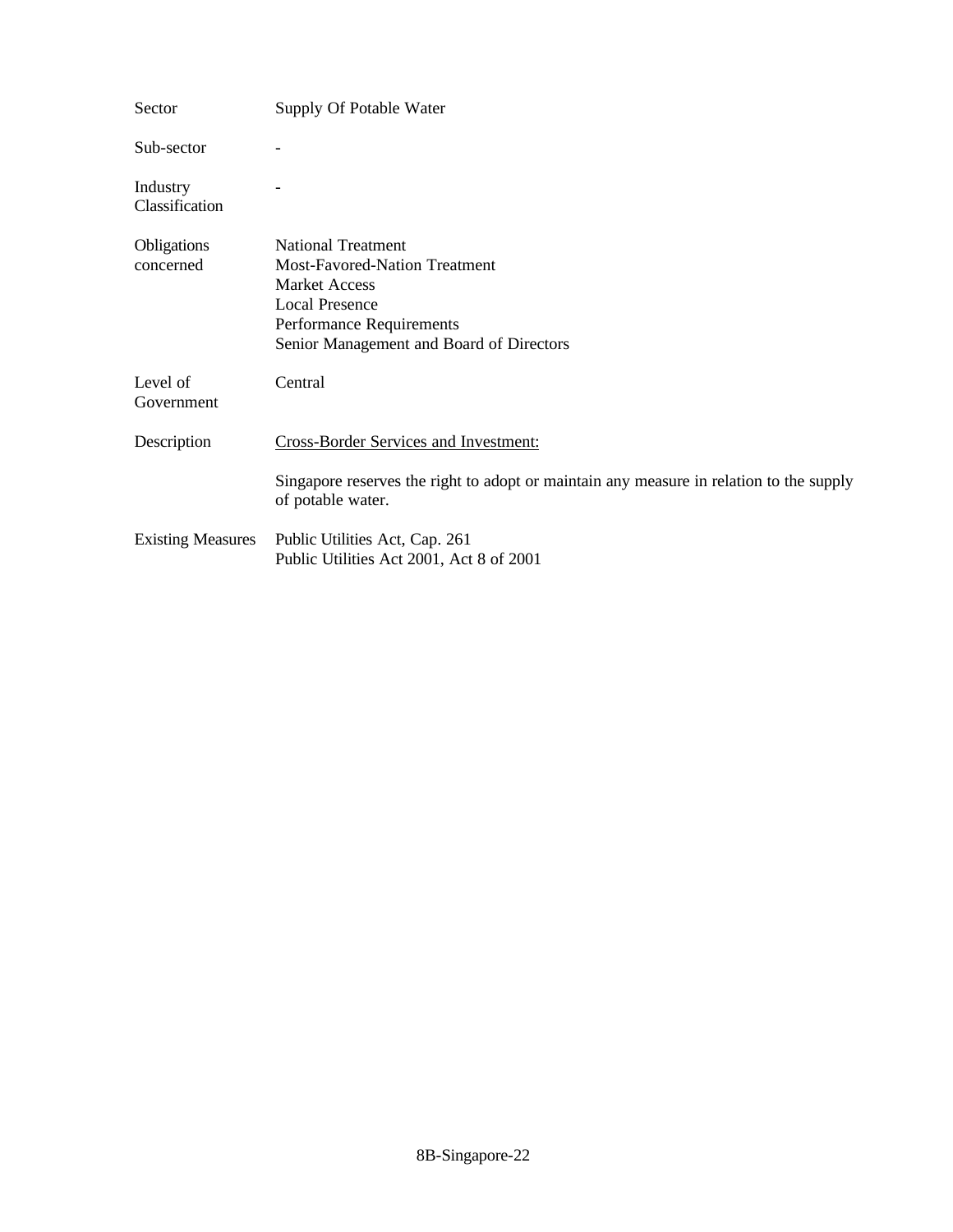| Sector                     | <b>Transport Services</b>                                                                                                                                                                  |
|----------------------------|--------------------------------------------------------------------------------------------------------------------------------------------------------------------------------------------|
| Sub-sector                 | <b>Public Transport Services</b>                                                                                                                                                           |
|                            | Public Transport Services are services that are used by and accessible to members of<br>the public for the purposes of transporting themselves within Singapore.                           |
| Industry<br>Classification |                                                                                                                                                                                            |
| Obligations<br>concerned   | <b>National Treatment</b><br><b>Most-Favored-Nation Treatment</b><br><b>Market Access</b><br><b>Local Presence</b><br>Performance Requirements<br>Senior Management and Board of Directors |
| Level of<br>Government     | Central                                                                                                                                                                                    |
| Description                | <b>Cross-Border Services and Investment:</b>                                                                                                                                               |
|                            | Singapore reserves the right to adopt or maintain any measure in relation to the<br>provision of public transport services.                                                                |
| <b>Existing Measures</b>   | Rapid Transit Systems Act, Cap. 263A<br>Land Transport Authority of Singapore Act, Cap. 158A<br>Public Transport Council Act, Cap. 259B                                                    |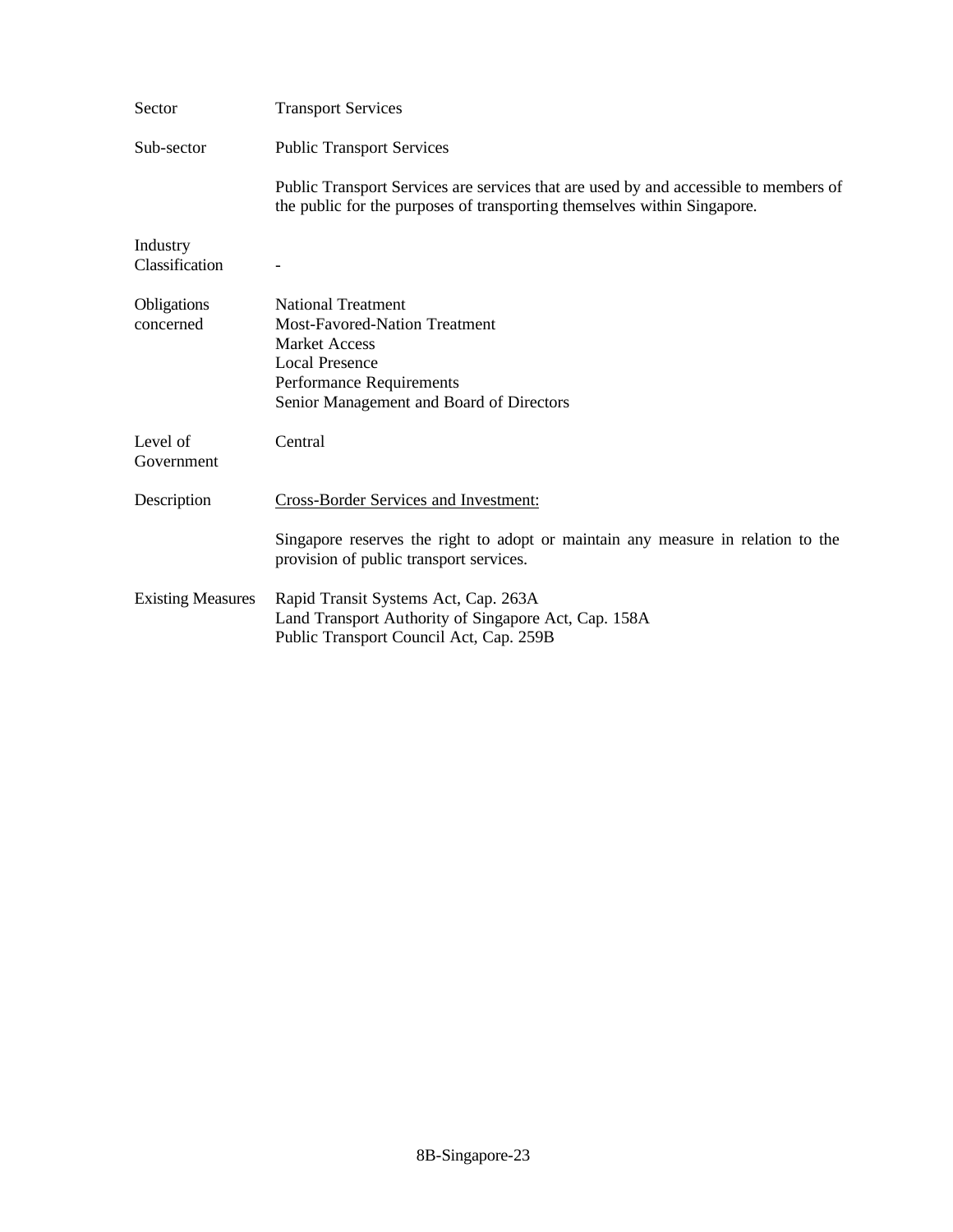| Sector                     | Transport services                                                                                                                                                                                                                                                                                                                                                                                                                                                 |
|----------------------------|--------------------------------------------------------------------------------------------------------------------------------------------------------------------------------------------------------------------------------------------------------------------------------------------------------------------------------------------------------------------------------------------------------------------------------------------------------------------|
| Sub-sector                 | <b>Land Transport Services</b><br>Services Auxiliary to All Modes of Transport                                                                                                                                                                                                                                                                                                                                                                                     |
| Industry<br>Classification | CPC 742, Storage and warehousing services<br>CPC 748, Freight transport agency services<br>(does not apply to freight forwarding by air)<br>CPC 749, Other supporting and auxiliary transport services                                                                                                                                                                                                                                                             |
| Obligations<br>concerned   | <b>National Treatment</b><br><b>Most-Favored-Nation Treatment</b><br><b>Market Access</b><br><b>Local Presence</b><br>Performance Requirements<br>Senior Management and Boards of Directors                                                                                                                                                                                                                                                                        |
| Level of<br>Government     | Central                                                                                                                                                                                                                                                                                                                                                                                                                                                            |
| Description                | <b>Cross-Border Services and Investment</b>                                                                                                                                                                                                                                                                                                                                                                                                                        |
|                            | Singapore reserves the right to adopt or maintain any measure that accords treatment to<br>persons of the other Party equivalent to any measure adopted or maintained by the other<br>Party in relation to the provision of storage and warehousing, freight forwarding<br>(excluding freight forwarding by air), inland trucking, container station, and depot<br>services by persons of Singapore.                                                               |
|                            | For the purposes of clarity, this reservation does not extend to express delivery services<br>as defined in the reservation for postal services, which is reproduced as follows for ease<br>of reference -                                                                                                                                                                                                                                                         |
|                            | "Express delivery services means –                                                                                                                                                                                                                                                                                                                                                                                                                                 |
|                            | (i) the expedited collection, transport and delivery of documents, printed matter,<br>parcels and/or other goods, while tracking the location of, and maintaining control<br>over, such items throughout the supply of the services. Express delivery services<br>involving letters must meet the standards of express letter services stated in<br>paragraph (b) and (c) of the reservation for postal services; and                                              |
|                            | (ii) services provided in connection therewith, including, but not limited to, customs-<br>related services and logistics services for the purposes of providing express delivery<br>services.                                                                                                                                                                                                                                                                     |
|                            | Express delivery services may also include collection from an address designated by the<br>sender; release upon signature; guarantee of delivery within a specified time; use of<br>electronic and/or other advanced technologies; and ability of the sender to confirm<br>delivery. Express delivery services does not include (1) air transport services (2) services<br>supplied in the exercise of government authority; and (3) maritime transport services." |